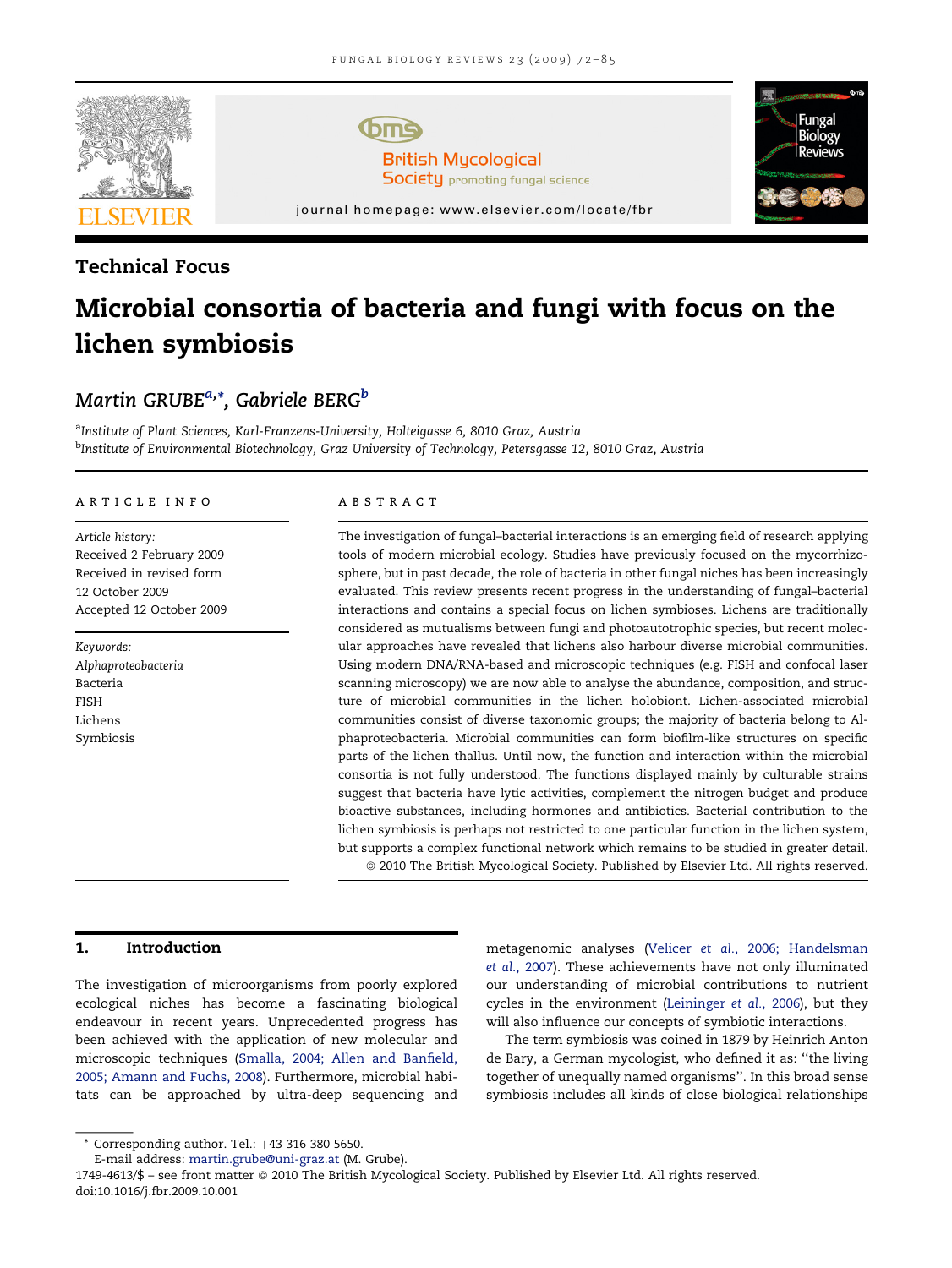between species, hence spanning a continuum between pathogenic and mutualistic phenomena. Especially in European scientific schools, symbiosis was often restricted to the beneficial cases, where functions were thought be partitioned among co-operating species for the sake of an improved whole, i.e. mutualism. However, in many cases it is hard to distinguish between mutualism and controlled slavery among partners. Alternatively, symbiosis can be seen as a long-term intimate association of organisms that lead to new structures and metabolic activities [\(Douglas, 1994\)](#page-10-0), a view that overcomes the value-laden interpretations of interaction among two partners. In fact, owing to the presence of two visually conspicuous species in association, classic fungal (mutualistic) symbioses were originally described as bipartite partnerships. The most prominent examples are of course mycorrhizal associations of fungi with plants or lichen symbioses comprising fungi and algae. In lichens, however, it was since long realized that some of the species can – in addition to green algae – also harbour cyanobacteria in specialized organs called cephalodia. [Cengia-Sambo \(1924\)](#page-10-0) coined the term polysymbioses for such cases (and regarded cephalodia as analogous to root nodules of legumes), though the term tripartite relationships has become more popular since then.

In addition to the easily recognized 'key' partners, modern studies reveal additional microbial partners in most symbioses, and show an previously unknown degree of intricate interconnectivity of nature ([Hunter, 2006](#page-11-0)). An impressive example of complexity comes from recent research on the fungus leaf-cutter ant symbiosis. This symbiosis has traditionally been given as an example for fungal fermentation of plant material in a highly organised agriculture evolved by ants approximately 8–12 million years ago ([Schultz and Brady,](#page-12-0) [2008](#page-12-0)). Meanwhile additional symbiotic partners have been recognized in leaf-cutter ant nests, which have recently been called homoeostatic symbiotic fortresses ([Hughes](#page-11-0) et al., [2008](#page-11-0)): the ant's fungal cultures (Leucoagaricus gongylophorus) can be invaded by a fungal parasite of the genus Escovopsis. To prevent damage from this pathogen, the ants carry bacteria (Pseudonocardia sp., belonging in the order Actinomycetales) on their thoraces to distribute an antagonistic substance against Escovopsis. With the recent discovery of a Chaetothyrialean black fungus (related to Phialophora) in the nests, which may impair the antagonistic effect by its affinity to Pseudonocardia [\(Little and Currie, 2008\)](#page-11-0), this symbiosis comprises five intricately associated partners. However, the functional interactions in multibiont fungal symbioses are not always so apparent or well-studied as in the leaf-cutter ant symbiosis.

As will be apparent from the following account, most fungal symbioses have more or less tight associations with bacteria, which may specifically contribute to the functioning of the symbiotic systems. One of the prevailing challenges of the near future will be the investigation of the functional involvements of fungal-associated bacteria by using various approaches. In this review we summarize new findings of interaction with bacteria in different fungi but we do not cover bacterial–fungal interactions of medical importance (the latter were recently reviewed by [Wargo and Hogan, 2006](#page-13-0)). After a more general survey we concentrate on lichens as the most diversified forms of fungal life. We highlight recent progress in the study of lichen-associated bacteria, and set up a reviewed conceptual framework including the involvement of bacteria in lichen symbioses.

## 2. Bacteria and fungi

Research on bacterial–fungal associations has focused on mycorrhizal systems for more than two decades. The earliest reports were about the positive effect of fluorescent pseudomonads on ectomycorrhizal establishment. These pseudomonads had been isolated from hyphae of the corresponding ectomycorrhizal fungi (EM), e.g. Rhizopogon luteolus and Laccaria spp. ([Garbaye, 1994; Frey-Klett and Garbaye, 2005\)](#page-10-0). Due to their positive effect on mycorrhiza formation, these bacteria were called 'mycorrhizal helper bacteria' (MHB) ([Garbaye,](#page-10-0) [1994](#page-10-0)). It has been widely accepted that plants benefit from the bacterial involvement in the mycorrhiza. Interactions of plants, bacteria, and mycorrhizal fungi take place in that portion of soil, where microbial processes are primarily influenced by the root, i.e. the ''rhizosphere'' [\(Hiltner, 1904](#page-11-0)), and differ from those in bulk soils ([Andrade](#page-9-0) et al., 1997). Growthpromoting effects were reported from MHB Streptomyces AcH 505 ([Riedlinger](#page-12-0) et al., 2006), including the spreading of hyphae due to a modification of the actin cytoskeleton of Amanita [\(Schrey](#page-12-0) et al., 2007). Recent work shows that bacterial strains induce differential gene expression in ectomycorrhizal (EM) fungi ([Schrey](#page-12-0) et al., 2005) and can alter the fungal transcriptome dynamically over time [\(Deveau](#page-10-0) et al., 2007). Early responsive genes are involved in recognition processes and transcription regulation, while subsequently expressed genes encode proteins of primary metabolism. Reports also showed that the 'helper effect' is not restricted to ectomycorrhizae: comparable effects have also been observed for bacteria that are associated with arbuscular mycorrhiza (AM) ([Johansson](#page-11-0) et al.[, 2004](#page-11-0)), where bacteria stimulate spore germination of AM fungi. A comprehensive review of interkingdom signals in bacterium–fungus interactions has recently been provided by [Tarkka](#page-12-0) et al. (2009).

# A continuum between pathogenic and mutualistic effects on fungi

Both positive and negative effects of bacteria on fungal performance (and vice versa) have been reported ([Kobayashi and](#page-11-0) [Crouch, 2009\)](#page-11-0). In saprotrophic and ectomycorrhizal fungi this includes induction of (edible) fruiting body formation [\(Rainey](#page-12-0) et al., 1990), but also the activation of tyrosinase [\(Crowe and Olsson, 2001\)](#page-10-0) and decay of fruitbodies [\(Soler-Rivas](#page-12-0) et al.[, 1999\)](#page-12-0). Fungus-associated bacteria have now been described in other biological groups of fungi, where they can contribute to fungal biology in various ways. For example, bacteria may stimulate pathogenicity of fungi toward plants [\(Dewey](#page-10-0) et al., 1999). Diazatrophic Alphaproteobacteria were observed to be predominant in bacterial communities in truffles ([Barbieri](#page-9-0) et al., 2007). Many plant (including root) associated bacteria secrete indole acetic acid (IAA), which acts as a signal molecule in fungi as well as plants and can also induce invasive growth in Saccharomyces cerevisiae [\(Prusty](#page-12-0) et al.[, 2004\)](#page-12-0). Still little explored is the role of bacterial effects on secondary metabolite production of fungi. Recent research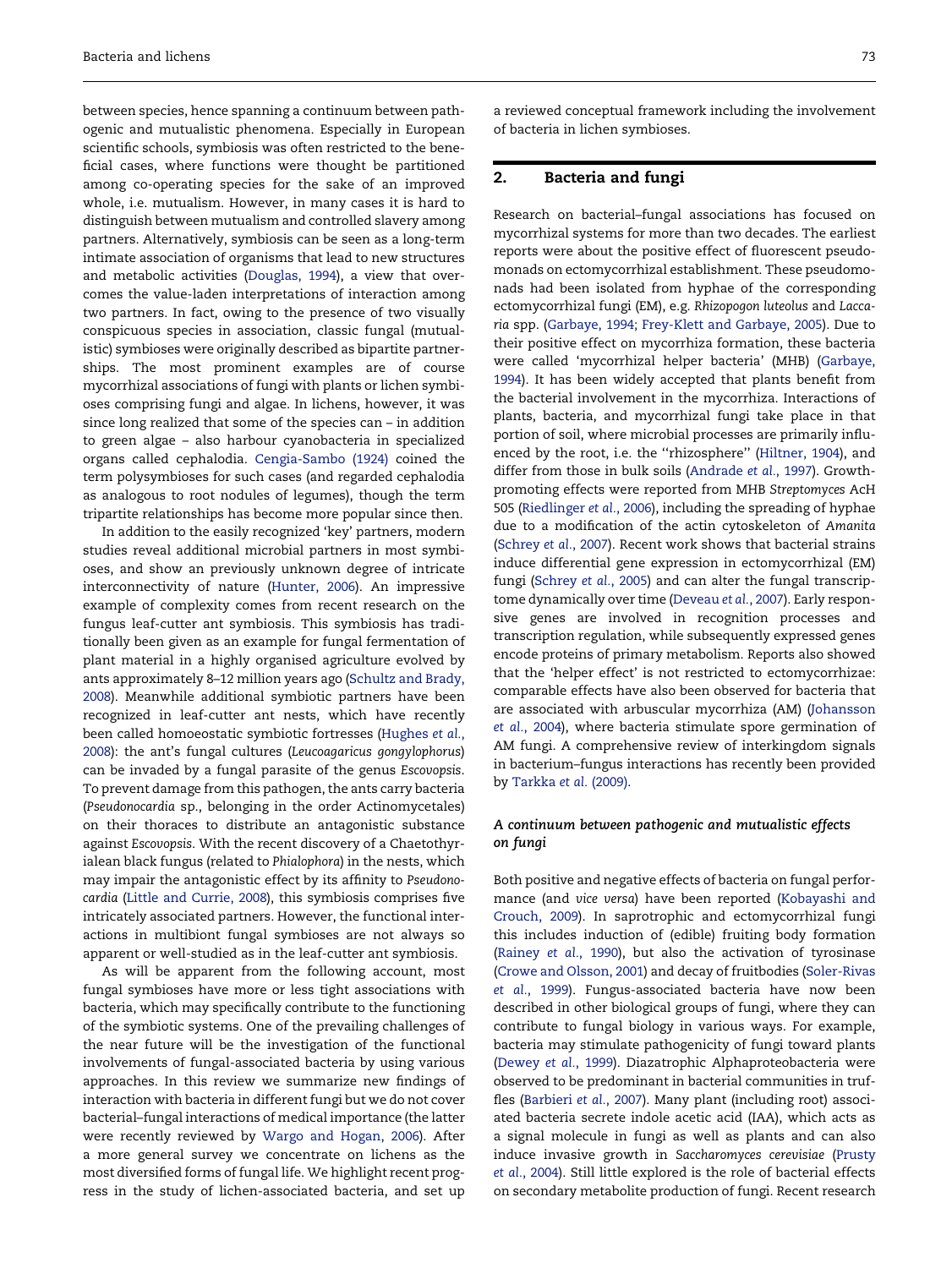<span id="page-2-0"></span>showed that cocultivation with actinomycetes can activate expression of hitherto unknown biosynthetic pathways in Aspergillus nidulans ([Schroeckh](#page-12-0) et al., 2009), including the archetypal compound orsellinic acid, the typical lichen compounds lecanoric acid, and the cathepsin K inhibitors F-9775A and F-9775. Negative effects of bacteria against fungi include inhibition of fungal ligno–cellulose degradation ([De](#page-10-0) Boer et al.[, 2005\)](#page-10-0) and inhibition of root infection by pathogenic fungi ([Whipps, 2001\)](#page-13-0). Bacterial mycophagy was recently reviewed by [Leveau and Preston \(2008\)](#page-11-0), who recognized three basic bacterial strategies: necrotrophy, extracellular biotrophy and endocellular biotrophy. Each of these strategies requires a fine-tuned interaction and signalling system. The outcome of the symbiotic relationship might be specific for interacting strains of fungi and bacteria, with varying degrees of mycophagy when interacting partners are switched in natural habitats. Shifts in the frequency of strain combinations that leads to expression of 'mild' mycophagy may result in longterm interactions and evolution towards mutualisms (see below and [Partida-Martinez](#page-12-0) et al., 2007a). On the other hand there are also dramatic shifts of symbiotic effects when interacting strains of fungi and bacteria are recombined. [Lehr](#page-11-0) et al. [\(2007\)](#page-11-0) found a generally antagonistic activity of Streptomyces AcH 505 against the mycelial growth of Heterobasidium annosum, except for one tested strain of this pathogenic fungus, which was not affected at all. Instead, suppression of plant defence promoted by the bacterial strain enhanced plant root colonization of the H. annosum strain. Such strain-specific differences have a high impact on risk management of pathogens and use of bacteria in biological control of plant diseases, where antagonistic fungal–bacterial interactions are exploited. The aspect of biological control of pathogenic fungi by bacterial antagonists has been featured in a recent review ([Kobayashi and Crouch, 2009](#page-11-0)).

## Fungi as determinants of microbial community composition

The presence of fungi specifically alters the composition of bacterial communities. The mycorrhizal association of Glomus fasciculatum (Glomeromycota) with Zea mays or Trifolium subterraneum reduced the viable counts of fluorescent pseudomonads but increased total bacterial numbers compared to plants growing without the AM fungus [\(Meyer and Linderman,](#page-11-0) [1986\)](#page-11-0). Similarly, G. fasciculatum increased total viable counts of bacteria in the rhizoplane of Panicum maximum, but Acaulospora laevis (Glomeromycota) reduced this number [\(Secilia](#page-12-0) [and Bagyaraj, 1987\)](#page-12-0). Effects of the ectomycorrhizosphere on the Pseudomonas fluorescens populations select strains potentially beneficial to the symbiosis and to the plant ([Frey-Klett](#page-10-0) et al.[, 2005\)](#page-10-0). Such strains might be ubiquitous and widespread

or highly specific for species or soil conditions (pH, humidity). A recent study of the mycosphere – the zone below the mushroom fruitbodies – distinguished between universal and species-specific bacterial fungophiles ([Warmink](#page-13-0) et al., 2008). BIOLOG-based substrate utilization assays showed a clear functional difference between bulk soil and mycosphere pseudomonads.

How can bacteria colonize fungal mycelia? Guided motility could be responsible for rather dynamic spreading of bacteria in the range of mycelia. [Kohlmeier](#page-11-0) et al. (2006) showed that bacteria can move along the surface of fungal hyphae (the ''fungal highways'') by flagellar motility (intrinsic motility migration hypothesis). Bacterial motility apparently requires a continuous liquid film on the hyphae, because movements do not occur on hydrophobic hyphae. Migration via fungal hyphae in soil in microcosm experiments containing Lyophyllum sp. only occurred when bacteria were introduced at the fungal growth front and proceeded only in the direction of hyphal growth [\(Warmink and van Elsas, 2009](#page-13-0)). All singlestrain migrators were equipped with type III secretion systems (TTSSs). Their colonization on the hyphae may also involve biofilm formation as a second mechanism for migration at the fungal tip beside motility, as was revealed by more detailed analyses of a Burkholderia terrae strain. An increase of TTSS-harboring bacteria has also been observed in the mycosphere of the ectomycorrhizal fungus Laccaria proxima by [Warmink and van Elsas \(2009\)](#page-13-0) who suggested that TTSSs are involved in the interactions with fungi.

#### Bacteria as endohyphal associates

In the above-mentioned associations, the bacteria live externally of the fungal cells. However, endosymbiotic associations seem to be more common than previously thought. Intracellular bacteria are widespread in the Basidiomycota, Glomeromycota, and Zygomyceta (e.g. Bertaux et al.[, 2003; Bianciotto](#page-10-0) et al., 2000; Lim et al.[, 2003; Partida-Martinez and Hertweck,](#page-10-0) [2005\)](#page-10-0), but are so far rarely found in the Ascomycota. Intrahyphal endosymbionts have been reported only once from the truffle Tuber borchii in Ascomycota [\(Barbieri](#page-9-0) et al., 2000). A cautious distinction should be made between endobiosis and the intracellular occurrence of bacteria in ageing fungal cells.

The bacteria, which are involved in intracellular association with Basidiomycota are diverse and belong to different major groups (Table 1). Endosymbiotic bacteria also appear to be common in Sebacinales [\(Sharma](#page-12-0) et al., 2008), a phylogenetically basal order of Hymenomycetes (Basidiomycota). Sebacinales are widespread as mycorrhizal partners with the Ericaceae, Orchidaceaee, as well as with mosses [\(Weiss](#page-13-0)

| Table 1 - Bacteria as endocellular associates in hyphae of Basidiomycota                                                          |                                                                                          |                                                                                               |
|-----------------------------------------------------------------------------------------------------------------------------------|------------------------------------------------------------------------------------------|-----------------------------------------------------------------------------------------------|
| Bacterial group                                                                                                                   | Hosting fungus                                                                           | Reference                                                                                     |
| Paenibacillus sp.<br>Burkholderia cepacia coll.<br>Rhizobium radiobacter<br>Paenibacillus sp., Acinetobacter sp., Rhodococcus sp. | Laccaria bicolor<br>Pleurotus ostreatus<br>Pyriformospora indica<br>Sebacina vermiformis | Bertaux et al., 2003, 2005<br>Yara et al., 2006<br>Sharma et al., 2008<br>Sharma et al., 2008 |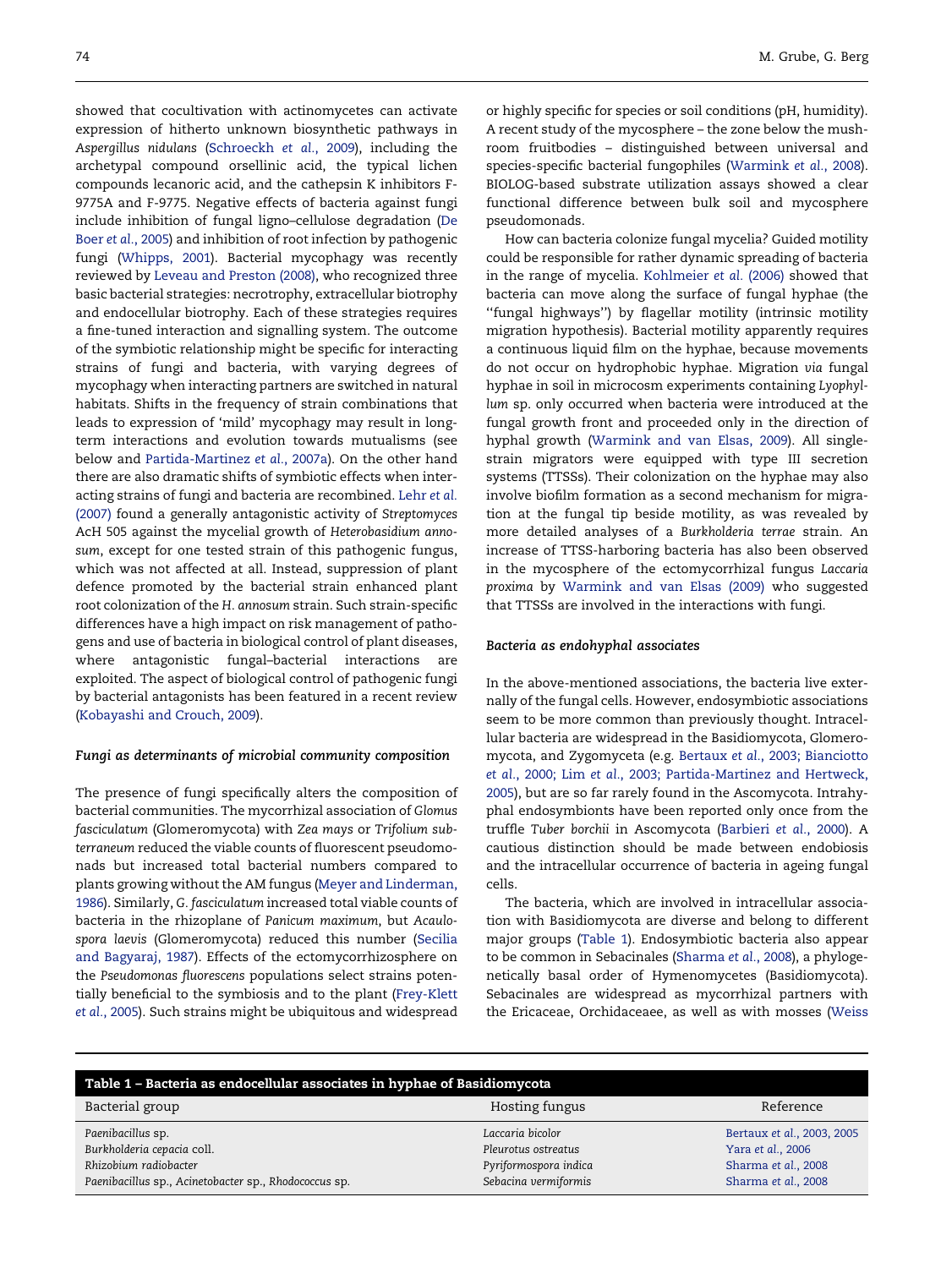et al.[, 2004](#page-13-0)). While single fungal isolates harbours only one particular bacterial strain, different isolated strains of the Sebacina species contain diverse and unrelated bacteria [\(Table 1](#page-2-0)). This raises further questions about the co-evolution and specificity of these endosymbioses, which need to be addressed in the future. Rhizobium radiobacter is also a producer of indole acetic acid, which could explain the growthpromoting effect for a wide range of plants by this fungus [\(Sirrenberg](#page-12-0) et al., 2007) Curiously, all attempts to cure Piriformospora indica from its R. radiobacter bacterial endobiont have failed as reported by [Sharma](#page-12-0) et al. (2008). According to this work, antibiotics effective against cultures of the bacteria alone, failed to eliminate bacteria from cultures of P. indica, indicating that growth in the fungus shelters the bacteria from the effects of antibiotics.

The functional roles of the intracellular bacteria are still little understood. The presence of a Burkholderia strain in hyphae of a plant-pathogenic Rhizopus microsporus [\(Partida-Martinez and](#page-12-0) [Hertweck, 2005](#page-12-0)) is an exception. This bacterium produces rhizoxin, an antimitotic toxin for defending the habitat and required for accessing nutrients from the decaying plant host. Self-resistance of Rhizopus is mediated by specific mutations in the beta-tubulin gene [\(Schmitt](#page-12-0) et al., 2008a). Fungi without the bacterium were incapable of sporulation, indicating that the bacterial endosymbiont produces factors that are essential for the fungal life cycle ([Partida-Martinez](#page-12-0) et al., 2007a). This result shows that endosymbiotic associations can result in a complex ecological integration of fungi and bacteria. Rhizoxin is not the only bacterial product in Zygomycota. [Partida-](#page-12-0)[Martinez](#page-12-0) et al. (2007b) discovered that rhizonin, a hepatotoxic cyclopeptide and the first mycotoxin isolated from this fungal group, is also produced by an endotrophic Burkholderia strain. [Lackner](#page-11-0) et al. (2009) found strains of Burkholderia rhizoxinica (producing rhizoxin) and Burkholderia endofungorum (producing rhizonin) to occur in highly diverse ecological niches from different geographic origins. Interestingly, that study provided also preliminary evidence for a mutational bias toward high AT contents in the analysed genes of these strains, as found in other endosymbiotic bacteria.

The endosymbiotic associations with Basidiomycota and Zygomycota are characterized by low abundances of bacteria in fungal hyphae. In contrast, Glomeromycota can harbour a large number of bacterial endobionts in their spores (up to 20 000 individuals per fungal spore). Originally characterized as Burkholderia strains, present in Gigaspora and Scutellospora [\(Bianciotto](#page-10-0) et al., 2000), were subsequently assigned to 'Candidatus Glomeribacter gigasporarum' ([Bianciotto](#page-10-0) et al., 2003). With 1.35–2.35 Mb of small genome size in Betaproteobacteria [\(Jergeat](#page-11-0) et al., 2004), this endobiont was apparently prone to massive erosion of genetic material during the evolution of an obligately endobiontic life-style. Gene regulation and endobacterial division is in fact under influence of the fungus in mycorrhizal stage [\(Anca](#page-9-0) et al., 2009). Furthermore, ongoing genome-sequencing of this symbiont reveals large number of mobile elements and among other genes, those involved in type III secretion systems; interestingly, these are apparently up-regulated when the fungus is in the symbiotic stage [\(Bonfante and Anca, 2009](#page-10-0)).

Geosiphon pyriforme is a unique member of Glomeromycota, which forms a phototropic association characterized by club-like bladders exposed on the soil surface. The huge vesiculate cells of Geosiphon, which can become 1–2 mm long, contain massive numbers of Nostoc-chains (Schü[ßler and](#page-12-0) [Kluge, 2001\)](#page-12-0), in contrast to lichens with extracellularly arranged photoautotrophs. Amidst the internal Nostoc community, Proteobacteria are also hosted in the Geosiphon coenocytes. They were originally termed bacteria-like organ-isms (BLOs; Schüßler et al.[, 1994\)](#page-12-0), and later assigned to the Oxalobacter group of Betaproteobacteria [\(Volz, 2004\)](#page-13-0).

#### Bacteria on complex fungal structures

The most complex and diverse structures developed by freeliving fungi are their fruitbodies. The exposed structures, more or less long-living and rich in carbohydrates represent a specific habitat for bacteria. Isolation of bacteria from fruitbodies has been reported early from Lycoperdaceae ([Swartz,](#page-12-0) [1929](#page-12-0)), and blotch diseases were since long recognized as bacterial infections of cultured mushrooms. On Agaricus and Pleurotus, blotch diseases are caused by Pseudomonas tolaasii (Soler-Rivas 1999). This species produces the toxic lipodepsipeptide tolaasin in the fruitbody infections, which causes membrane disruption by pore-formation or biosurfactant activity. The bacterial interaction with Pleurotus eryngii was visualized with a gfp-tagged Pseudomonas tolaasii strain [\(Russo](#page-12-0) et al.[, 2003](#page-12-0)). This highly specific strain (which does not infect the related P. ostreatus) forms an almost continuous layer of tightly aggregated cells around the hyphae. Toxic effects of the bacterial strain were evident by the swollen and vacuolated hyphal tips of the host, and the brown blotch symptoms appeared only when bacterial abundance exceeded  $10^4$  cfu g<sup>-1</sup> d.w. Non-pseudomonads which detoxify tolaasin were identified by isolation techniques from fruitbodies of various wild mushrooms ([Tsukamoto](#page-12-0) et al., 2002). The detoxifying bacteria are also attached to the surface of mycelia. They might be of potential use as biological control agents as they can suppress blotch development in cultured fungi.

In contrast to pathogenic roles, fruitbody-associated bacteria also show beneficial effects. Acetylene-reduction assays suggested nitrogen-fixing activities in fruitbodies [\(Larsen](#page-11-0) et al., 1978), and nitrogen-fixing Azospirillum was isolated from basidiocarps [\(Li and Castellano, 1987\)](#page-11-0). Some fluorescent pseudomonads isolated from fruitbodies stimulated mycorrhiza formation [\(Garbaye](#page-10-0) et al., 1990; see also above). Pseudomonads were also repeatedly detected during attempts to culture Cantharellus cibarius ([Danell](#page-10-0) et al., 1993). More recently, culture-independent and culture-based methods were used to study bacterial diversity in truffles ([Barbieri](#page-9-0) et al.[, 2007\)](#page-9-0). Clone library sequencing revealed dominance of Alphaproteobacteria (c. 82 % of screened clones), which represented Sinorhizobium, Rhizobium and Bradyrhizobium spp., whereas the culturable fraction comprised mostly Gammaproteobacteria (c. 55 % of cultured strains, most of which are fluorescent pseudomonads). Predominance of the Alphaproteobacteria was confirmed by fluorescence in situ hybridization. The difference between the culturable culture-independent fractions is striking and demonstrates that culture conditions are inadequate to mimic the specific conditions required by naturally dominating strains in fruitbody structures.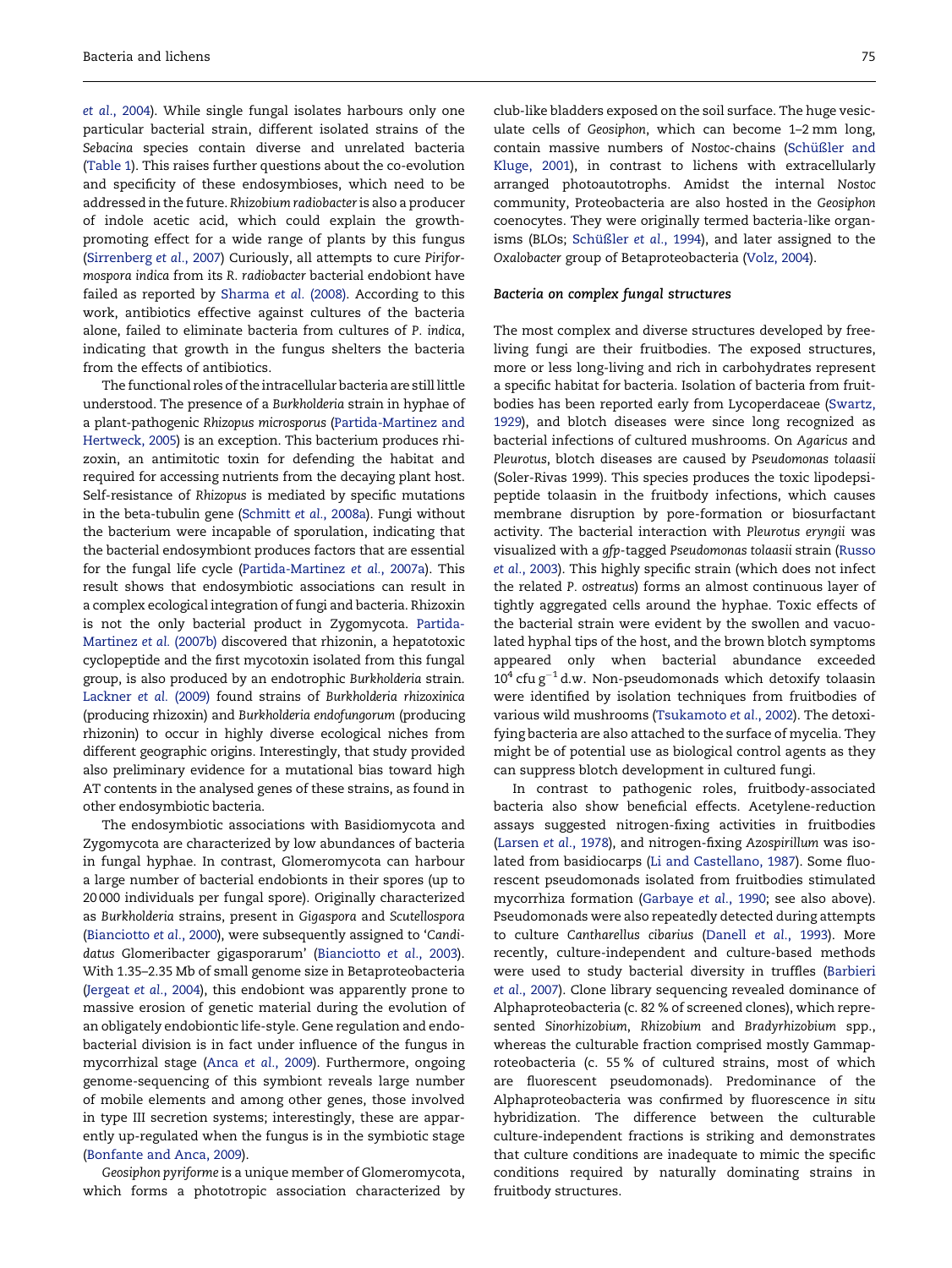Apart from mushroom fruitbodies, the most complex and long-living morphologies of fungal structures are found in lichen symbioses. These will be specifically focused on in the following sections.

# 3. Bacteria and lichens

Following [Hawksworth and Honegger \(1994\)](#page-11-0), a lichen organism can be characterized as an ecologically obligate, stable mutualism between an exhabitant fungal partner (the mycobiont) and an inhabitant population of extracellularly located unicellular or filamentous algal or cyanobacterial cells (the photobiont). This definition excludes the special endosymbiosis of G. pyriforme and also fungi which parasitize macroalgae. Some biologically unclear cases of the latter are termed borderline lichens.

Of all fungal symbiotic relationships, the lichen association is a rather particular case. While most fungal symbioses hide in the substrate (with sometimes rather extensive mycelial networks), lichens usually expose themselves on the surface where they form compact vegetative structures, the lichen thalli [\(Grube and Hawksworth, 2007\)](#page-11-0). The emergence of the lichen habit coincides with a substantial primary evolutionary radiation of ascomycetous fungi ([Lutzoni](#page-11-0) et al., 2001). As ''joint venture'' both partners develop complex and exposed structures under environmental situations that would usually not be favourable for them in biological solitude. Even under rather hostile circumstances, the composite organisms can reach ages of thousands of years (Denton and Karlén, 1973).

#### Lichen symbioses as bacterial hosts

Many lichens are extremely desiccation tolerant and can survive in cryptobiosis for months to many years. Some species can endure extreme stress conditions in a dry state, including exposure to outer space or rinsing with acetone. Others survive extremely high temperatures (90 °C) or freezing in liquid nitrogen (-196 °C) in laboratory experiments. Yet, lichens can quickly resume metabolic activity after rewetting. High UV-exposition is effectively tolerated by lichens, primarily due to their diverse secondary metabolites, which act as UV filters. Beside the externally visible crystallized and non-crystallized pigments that are deposited in the upper surface layers of the lichen thallus, colourless substances are common in parts of the thalli that are not light-exposed. Concomitant production of several related and unrelated compounds is commonly observed in morphologically and functionally different strata of the thallus structure. Differences in chemistry and structure in lichens create a great diversity of ecologically different and long-living ecological niches for additional microorganisms. The antibiotic potential of lichen compounds has been known for many years (e.g., Burkholder et al.[, 1944; Francolini](#page-10-0) et al., [2004; Boustie and Grube, 2005](#page-10-0)). It has been suggested that secondary metabolites prevent degradation of lichen thalli by fungal, bacterial or other organisms. Nevertheless, lichens host diverse other fungi, both phenotypically conspicuous as well as poorly classified epi- and endobionts (e.g., [Lawrey](#page-11-0) [and Diederich, 2003;](#page-11-0) [Petrini](#page-12-0) et al., 1990; [Prillinger](#page-12-0) et al., 1997).

They comprise highly specific commensals to more pathogenic species. Yet, despite their slow growth, lichens are rarely eradicated by other fungi. Growth of the parasites may require tolerance to lichen compounds or prior breakdown of the lichen's chemical defence [\(Lawrey, 2000](#page-11-0)). Similar to most lichenicolous fungi, there seem to be also no massive bacterial infections. Numerous reports on in vitro antibacterial effects of lichen compounds or extracts suggest that bacterial growth is under control in lichens (e.g. [Ingolfsdottir](#page-11-0) et al., 1998; Francolini et al.[, 2004; Boustie and Grube, 2005\)](#page-11-0). However, molecular baseline information about bacterial colonization and abundance in lichen symbioses emerged only rather recently.

The earliest reports about non-cyanobacterial prokaryotes in lichens were contradictory, and suspected to be a misinterpretation of crystallized secondary compounds ([Uphof, 1925;](#page-13-0) [Suessenguth, 1926](#page-13-0)). Clear evidence for the presence of bacteria in lichens was then provided by a series of papers that appeared long before the emergence of molecular methods. These papers reported on various bacterial genera found in lichens (e.g., Azotobacter: [Henkel and Yuzhakova,](#page-11-0) [1936; Iskina, 1938](#page-11-0). Pseudomonas: [Panosyan and Nikogosyan,](#page-12-0) [1966.](#page-12-0) Beijerinckia: [Henkel and Plotnikova, 1973.](#page-11-0) Clostridium: [Iskina, 1938](#page-11-0) or Bacillus: [Panosyan and Nikogosyan, 1966](#page-12-0)). The isolation of strains classified as Azotobacter led to speculation of a nitrogen-fixing role for lichens, and the subsequent detection of Actinobacteria suggested a possible defensive role in certain lichens [\(Zook, 1983](#page-13-0)). All these early investigations of bacteria relied on both cultivation-dependent and phenotypic determination methods. Thus a precise affiliation of the isolated strains was not available, nor was there any indication about the abundance in natural lichen.

#### Bacterial diversity and location in lichens

Recently, molecular methods have been applied to study lichen-associated bacteria. [Cardinale](#page-10-0) et al. (2006) analysed the bacterial communities in eight lichen species from montaneous habitats of temperate latitudes. Bacterial isolates were purified and pooled into 25 phylotypes after analysis of the ribosomal internal transcribed spacer (RISA) polymorphism. Sequence analysis of 16S rDNA genes revealed presence of Firmicutes (3 genera), Actinobacteria (4 genera), and Proteobacteria (3 genera). Two phylotypes of Actinobacteria and Proteobacteria could not be identified to genus level. Differences in the structure of the culturable bacterial communities were observed between the lichen samples, though some bacterial taxa were retrieved from different lichen species sampled in the same or different sites, possibly representing general lichenophiles. Strains of Paenibacillus (related to the species P. pabuli and P. amyloliticus) and Burkholderia (related to B. sordidicola) were especially common constituents of the culturable fraction. These genera were also involved in bacterial associations of non-lichenized fungi ([Bertaux](#page-10-0) et al., 2003; Bianciotto et al., 2000; Lim et al.[, 2003; Partida-Martinez and](#page-10-0) [Hertweck, 2005; Yara](#page-10-0) et al., 2006). Burkholderia was so far not present in the culturable fraction of Antarctic lichens, which revealed a number of psychrotolerant strains, including a possibly new species of Deinococcus [\(Selbmann](#page-12-0) et al., in [press](#page-12-0)). Also several other strains could not be clearly assigned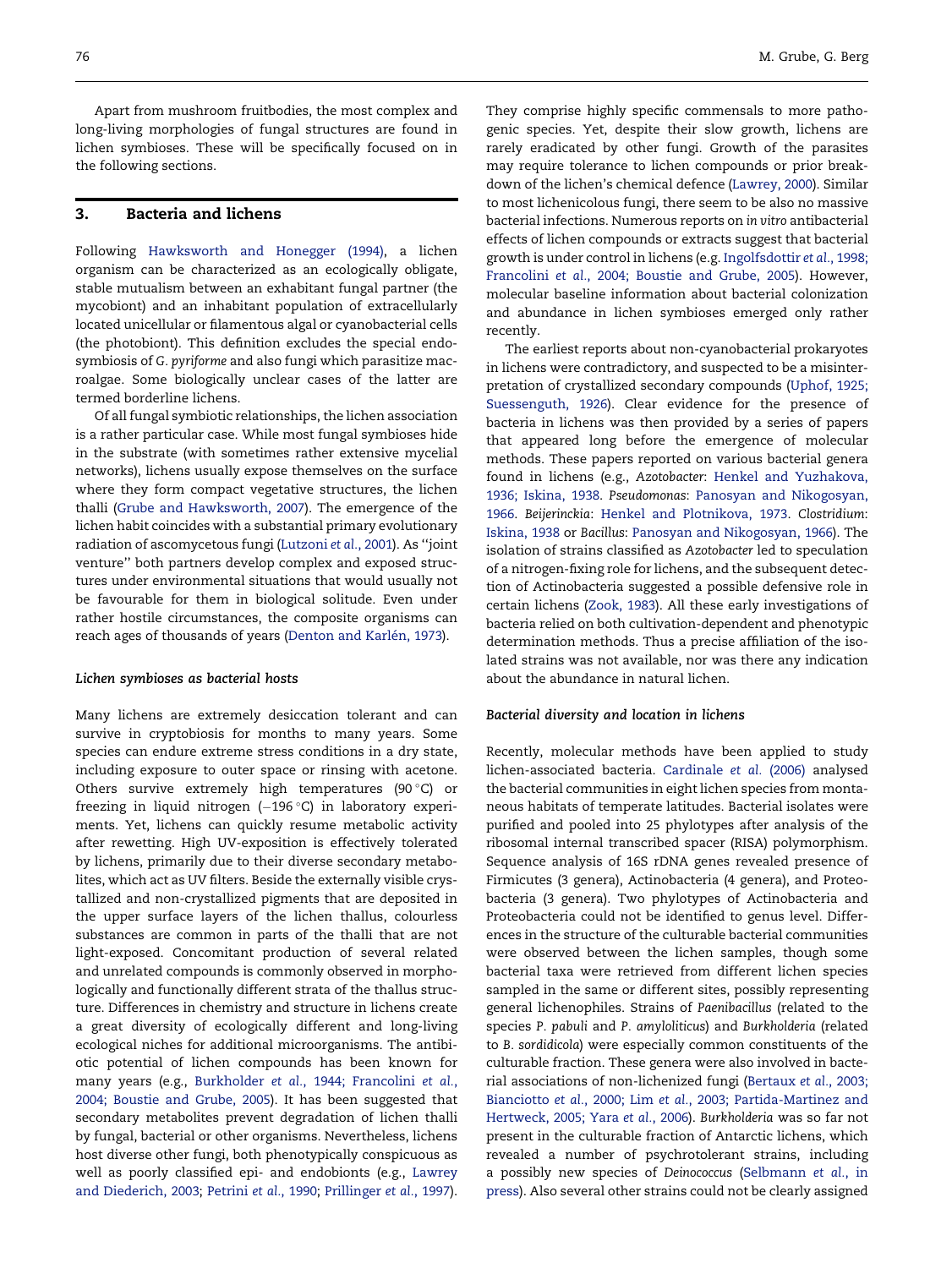to known species or genera within main bacterial lineages, indicating a number of potentially new taxa yet to be described.

Liba et al. [\(2006\)](#page-11-0) used enrichment selection with nitrogenfree minimal medium to find acetylene-reduction positive strains of bacteria. These were isolated from 5 foliose species of lichens from Atlantic rain forest in Brazil. Dot-blot detection of nifH genes in strains confirmed the nitrogen-fixation capacity of these strains. All 17 strains belonged to different genera of Gammaproteobacteria: Acinetobacter, Pantoea, Pseudomonas, Serratia, and Stenotrophomonas. Fourteen strains were further analysed for other functions: all of them excreted amino acids and indole acetic acid (IAA), eight solubilized phosphate and four released ethylene. All Stenotrophomonas strains released both ethylene and IAA. Stenotrophomonas contains typically plant-associated species and also was isolated from extraordinary plant-associated habitats such as root nodules of herbaceous legumes (Kan et al.[, 2007\)](#page-11-0). Similar to the other detected bacteria from lichens, Stenotrophomonas seems to have a low substrate specificity, and is also present in associations with other, ecologically different fungi, including the plant-pathogenic Fusarium oxysporum ([Minerdi](#page-11-0) et al.[, 2008](#page-11-0)), and spores of arbuscular mycorhizal fungi [\(Bharadwaj](#page-9-0) et al., 2008).

Gonzales et al. (2005) used a selective culture medium to isolate actinomycetous populations in lichens collected in tropical and cold areas (Hawaii and Réunion vs Alaska). Unfortunately, it was not stated which lichen species were investigated. The number of bacterial isolates ranged from 1 to 45 strains per sample. Generally a lower number of strains (in total 22) were isolated from cold habitats than from tropical ones (in total 315). The most abundant genera were Micromonospora and Streptomyces. The diversity of the microbial population was further evaluated using fatty acid analysis and tRNA fingerprinting. A PCR approach to screen the isolates for genes associated with secondary metabolite production (targeting non-ribosomal peptide synthases, type I and II polyketide synthases, aminoglycoside phosphotransferases, and 3-hydroxy-3-methylglutaryl coenzyme A reductases) was applied to evaluate the biosynthetic potential of culturable Actinobacteria. The isolate-specific profiles were compared to the antimicrobial activity exhibited by these isolates in agar diffusion tests against Staphylococcus aureus, Escherichia coli, and Candida albicans. The results indicate considerable potential of metabolite biosynthesis: 62.6 % of the tested 337 strains were positive for PKS-I, 64.7 % for PKS-II and 58.5 % for NRPS, while the other targeted genes were present at lower frequencies. The highest detected rates were found with the Pseudonocardiaceae. Half of the isolated strains showed antimicrobial activities, with activity against gram-positive S. aureus occurring at highest frequency (23 %). In agreement with the high biosynthetic potential, Pseudonocardiaceae was the group with highest antimicrobial potential.

Isolation of strains from lichens will be interesting for the description of new bacterial species or for discovery of bioactive products (Li et al., 2007; Davies et al.[, 2005; Williams](#page-11-0) et al., [2008](#page-11-0)), but the culturable fraction generally represents only a minor component of the total bacterial diversity in a sample. We assume that specific organismic habitats such as lichens also host a large number of strains which require the natural host organism for growth. One of several methods to uncover the unculturable bacteria is microbial fingerprinting, by which PCR products with distinct sequence composition are separated to yield characteristic banding patterns (fingerprints) [\(Smalla, 2004](#page-12-0)). The advantages of fingerprint methods are the comparatively low costs, little time consumption and the possibility to directly compare patterns from the gel images. The choice of primers (universal or group-specific) defines a taxonomic window to the bacterial community ([Fig. 1\)](#page-6-0). Individual bands of interest – either dominant, ubiquitous, or unique bands – can then be cut out and sequence-characterized. Because the bands are rather short, in the range of a few hundred base pairs, a thorough phylogenetic inference is not possible with fingerprint fragments. For this purpose, the analysis of 16S rDNA clone libraries is the common alternative. High throughput ultra-deep sequencing, now in the reach, has the advantage of producing a very high number of sequences in one run, which can also reflect a statistical representation of strain frequency. In a recent study we amplified bacterial 16S rRNA genes from lichens with groupspecific primers. Using total DNA extracts we amplified the Alphaproteobacterial fraction from the reindeer lichen Cladonia arbuscula, sequences in the product were separated by a single-strand conformation polymorphism (SSCP) approach. Sequencing of excised bands revealed that Acetobacteraceae are the dominant Alphaproteobacteria in this species, which occurs on nutrient-poor acidic soils [\(Cardinale](#page-10-0) et al., 2008).

The abundance and specific location of bacteria in the symbiotic structures of the host has been established by fluorescent in situ hybridization (FISH) and confocal laser scanning microscopy (CLSM, [Fig. 2](#page-7-0)). Using an optimized protocol for cryosections of small lichen fragments, [Cardinale](#page-10-0) et al. (2008) found about  $6 \times 10^7$  bacteria per gram of C. arbuscula thallus [\(Fig. 2A](#page-7-0),B). Approximately 86 % of acridine orange-stained cells were also stained by the universal FISH probe EUB338. Using group-specific FISH probes, we detected a dominance of Alphaproteobacteria (more than 60 % of all bacteria), while the abundance of Actinobacteria and Betaproteobacteria was much lower (<10 %, [Fig. 2](#page-7-0)D,E). Members of these groups form small colonies that grow adjacent or are mixed with larger colonies of Alphaproteobacteria. Firmicutes were rarely detected, and no Gammaproteobacteria were present. Phenotypically different bacterial colonies are concentrated in a biofilm-like, continuous layer on the surface lining the central cavity in C. arbuscula podetia, mainly occurring in small colonies of a few to a few hundred cells. Similar patterns with the dominance of Alphaproteobacteria are also observed in other lichen species, including Cetraria islandica [\(Fig. 2](#page-7-0)F).

In previous TEM studies, lichen-associated bacteria were only sporadically found in lichens (e.g., [de los Rios](#page-12-0) et al., [2005](#page-12-0); [Meier and Chapman, 1983; Souza-Egipsy](#page-11-0) et al., 2002). With the FISH approach we could show that bacteria are actually much more common in lichens than previously thought. We also observed that bacteria can potentially penetrate the fungal cell wall ([Cardinale](#page-10-0) et al., 2008), but observation of endocellular biotrophy has not yet been achieved. The bacterial fingerprints obtained from the three lichen species from the same habitat were found to be species-specific by [Grube](#page-11-0) et al. [\(2009\)](#page-11-0). In this work, functional characterization of the culturable fraction revealed chitinolytic, glucanolytic, and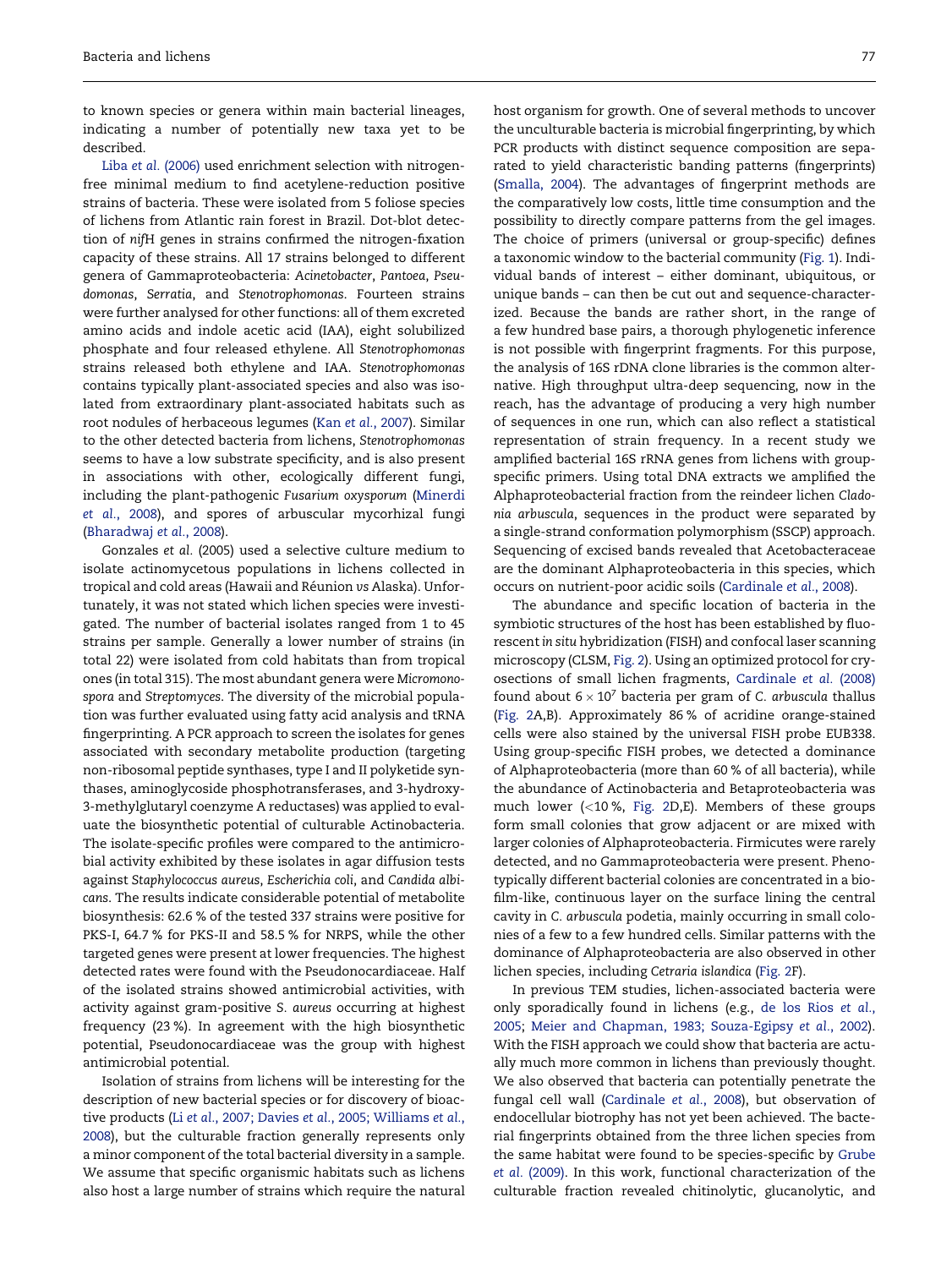<span id="page-6-0"></span>

Fig. 1 – SSCP analysis of bacterial communities in the lichens Lobaria pulmonaria (Biogradska Gora, Montenegro, 2009, coll. P. Bilovitz). Lanes 1, 2, 13, 24, 25: marker. Lanes 3–12: SSCP bands produced with universal bacterial primers (with an arrow pointing to the band of Nostoc sequence of cephalodia). Lanes 14–23: bands produced with a Pseudomonas specific primer pair.

proteolytic activities, as well as hormone production, phosphate mobilization, and antagonistic activity towards other microorganisms. Besides these results from functional assays, nifH genes were detected in the culture-independent fractions. These data suggest several functional roles of associated bacteria in the lichen symbiosis

# Functional roles of bacteria in lichen symbioses

In addition to the well established knowledge about the fungal–algal interaction in the lichen symbiosis, we think that bacteria contribute to a complex symbiotic network with multiple functions [\(Fig. 2](#page-7-0)G): The lichen photobiont provides carbohydrates to the mycobiont, which develops the morphological scaffold of the entire symbiotic system and offers niches for establishment of bacteriobiont communities. In the case of cyanobacterial photobionts in lichen thalli, which can also occur in tripartite associations (i.e. together with green-algal photobionts), there is an obvious sharing of bacteriobiont (N-fixation) and photobiont (C-fixation) functions. In the following, however, we want to concentrate on possible functions of other, non-cyanobacterial prokaryotes.

Nitrogen-fixing strains play a role in delivering nitrogen to the symbiotic partners. This could involve both bacteria living inside the thalli, or those in parts of the substrate influenced or accessed by mycobiont hyphae (which we call the ''hypothallosphere''). Release of nitrogenated compounds such as amino acids, could improve the nitrogen budget of lichens.

This may be particularly important in lichens without contacts to nitrogen-delivering cyanobacteria, which otherwise need to rely on nitrogenated compounds from the substrate or from external sources (air, water, bird manure, pollution). Ellis et al. [\(2004\)](#page-10-0) found no support for efficient uptake of soil organic N by mat-forming lichens. Thus, in the case of N-limiting conditions, bacterial N-fixation could be of considerable importance for the vitality of lichens. Recent experiments showed increased solubilisation of mineral substrate in co-cultures of an isolated lichen fungus with N-fixing Bradyrhizobium elkanii ([Seneviratne and Indra](#page-12-0)[sena, 2006](#page-12-0)). Nitrogenases are ubiquitous in Alphaproteobacteria, but nitrogen fixation could also be accomplished by fungal-associated bacteria of other groups, notably Betaproteobacteria ([Leveau and Preston, 2008\)](#page-11-0). Nitrogen-fixing systems are also known from other bacterial groups involved in symbiotic relations [\(Kneip](#page-11-0) et al., 2007), and can also include alternative nitrogenase systems (Zhao et al.[, 2006\)](#page-13-0). Growth of isolated strains on N-free media (Cardinale et al.[, 2006; Grube](#page-10-0) et al.[, 2009\)](#page-10-0) and the results from acetylene-reduction assays by Liba et al. [\(2006\)](#page-11-0) provided support for nitrogen fixation being undergone by lichen-associated bacteria. It is likely that the highly regulated nitrogenase systems require special microclimatic conditions or severely depleted nitrogen levels for their function. This could be a reason for contrasting earlier reports about the N-fixing role of bacteria [\(Caldwell](#page-10-0) et al., 1979).

Bacteria can be involved in defence against lichen pathogens and feeders. Antimicrobial properties and biosynthetic potential of Actinobacteria, which seem to be common as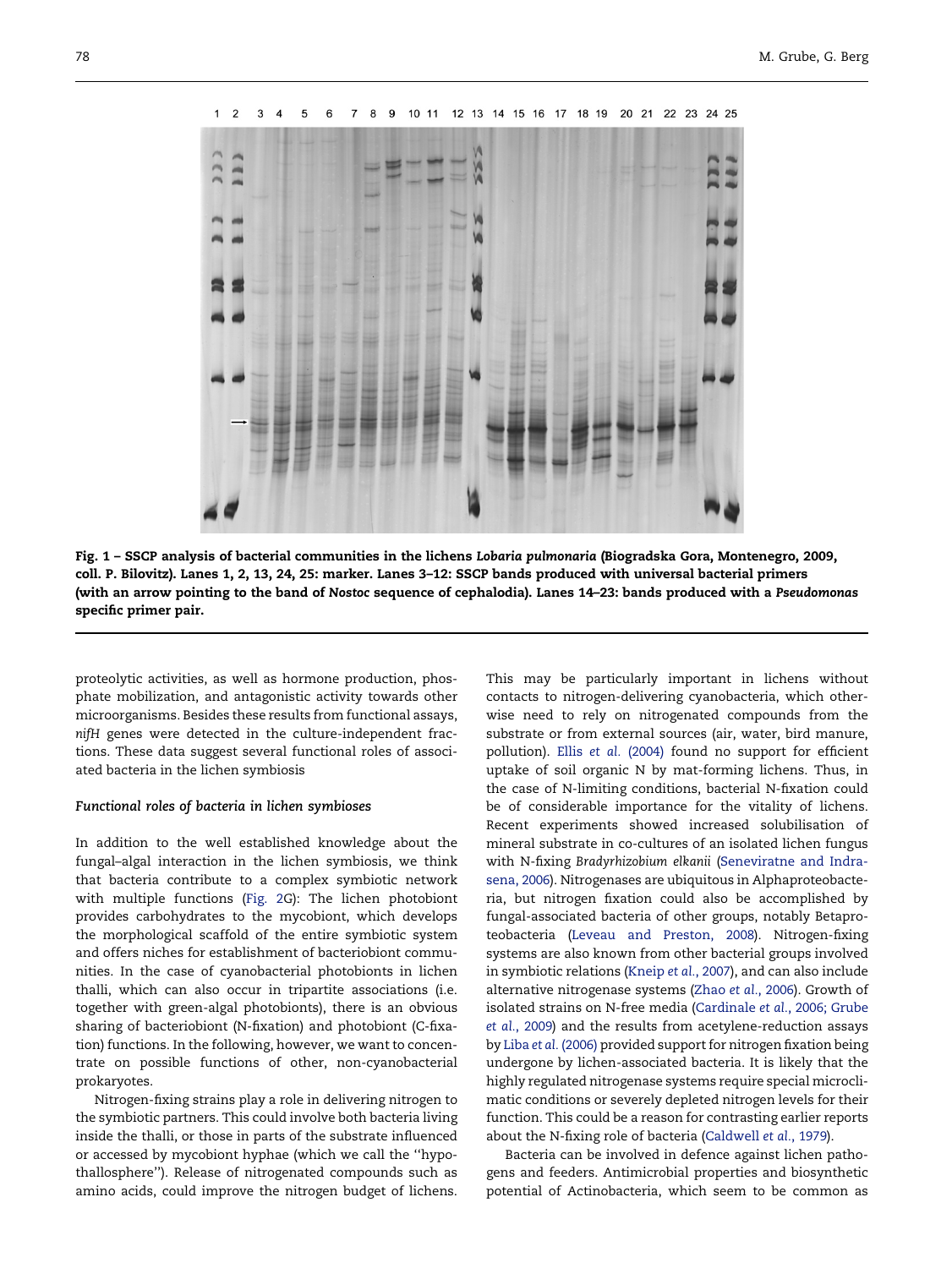<span id="page-7-0"></span>

nutrient recycling, N-fixation

Fig. 2 – Bacterial colonization of lichens. (A–F), CLSM images. (G), 3D-reconstruction of CLSM image. (A), FISH-stained bacteria on internal podetia surface of Cladonia arbuscula (f, fungal plectenchyma; b, bacterial colonies); Bar = 50 µm. (B), FISH-stained bacteria (b) on hyphae (f) of the external surface of Cladonia arbuscula; Bar = 30 µm. (C), abundance of bacteria (yellow spots) in the hypothallosphere below the soil crust lichen Lecidoma demissum (fungal hyphae, f; unidentified soil matrix, m; bacterial colonies, b); Acridine orange staining; Bar = 30  $\mu$ m. (D), section showing lilac actinobacterial colonies (a) neighbouring other eubacteria in Cladonia arbuscula; Bar = 10  $\mu$ m. (E), section with yellow betaproteobacterial colony (b) amidst other eubacteria; Bar  $=$  10  $\mu$ m. (F), Cetraria islandica, cross section of thallus showing dominance of Alphaproteobacteria (b) on the thallus surface, while the algal layer (p) is bacteria-free; Bar = 30  $\mu$ m. (G), Colonization of bacteria on a thallus fragment of Lobaria pulmonaria, with general schematic outline of functional contributions in lichen symbioses. More explanation in the text.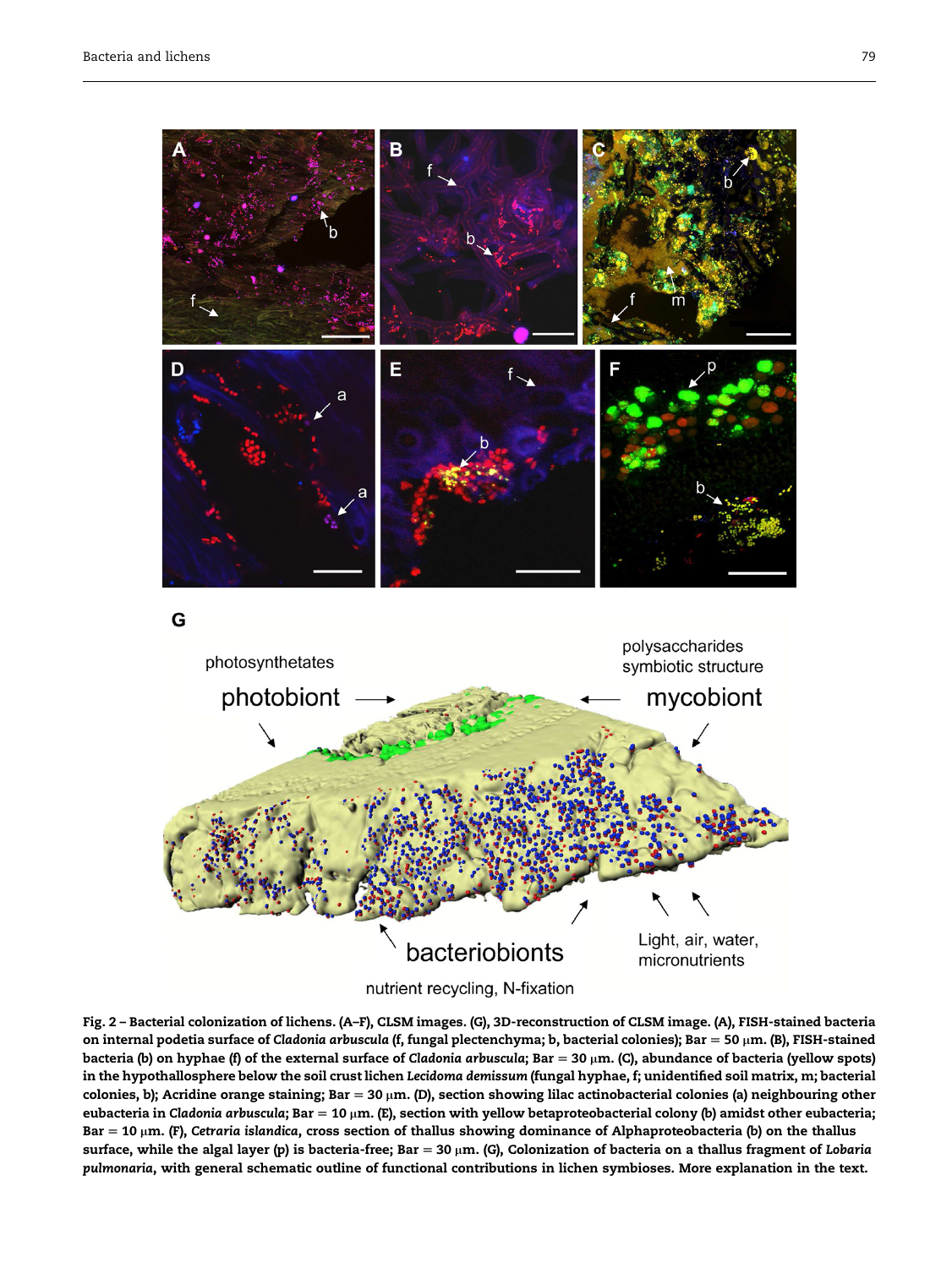lichen-associates, could be of particular importance in this respect. Products of some lichen-associated bacteria were shown to be potent antibiotics at very low concentrations ([Davies](#page-10-0) et al., 2005), which also suggests that low-abundancy strains could play significant functional roles in the lichen micro-ecosystem.

Bacteria can degrade parts of lichen thalli to facilitate biomass mobilisation. Assays for lytic properties of isolated strains show a considerable potential for glucanolytic, cellulolytic, and proteolytic activity (unpublished results). As fungal cell walls are complex mixtures of polysaccharides and proteins, these strains can be involved in the degradation of senescing lichen parts, where antibacterial lichen compounds are no longer produced. Degraded lichen material can be remobilized in the thallus stuctures to promote growth in other, vital parts of the lichens. Experimental studies demonstrated the translocation of fixed nitrogen compounds from the base to the tip in mat-forming reindeer lichens, which lack a substrate-exploiting mycelial system (Ellis et al.[, 2005\)](#page-10-0). Nutrient mobilization may also be promoted by phosphatesolubilizing activity of bacteria.

Bacteria can influence the growth by producing hormones. The production of indole acetic acid (IAA) (Liba et al.[, 2006;](#page-11-0) Grube et al.[, 2009\)](#page-11-0), ethylene, and possibly other compounds potentially acting as signalling molecules could alter morphogenetic processes in the holobiont symbiotic community. In vitro re-synthesis of lichens using separately cultured fungal and algal symbionts is notoriously difficult to achieve, and often does not complete the original morphology (e.g. [Ahmad](#page-9-0)[jian, 1993\)](#page-9-0). As bacteria have been noticed on the native lichens used for such experiments, we are now proceeding with resyntheses including lichen-associated bacteria (Grube and Stocker in prep.) to test morphogenetic modulation by bacteria. IAA could influence both the fungal and algal partner: varied effects were found previously on fungal growth (e.g. ŘeŘábek, 1970; Nakamura et al., 1985), and induction of cell division was found in unicellular algae, although signalling pathways known from plants are not present in microalgae (Lau et al.[, 2009\)](#page-11-0).

Further functions could be envisioned: A study of phenolic compound production using lichen mycobionts and associated bacteria (co-immobilized in polyhydroxyurethane spheres) suggested the possibility that lichen cells might use bacterial cofactors for compound production [\(Blanch](#page-10-0) et al., [2001\)](#page-10-0). It is also possible that development of lichen primordia is supported by bacterially produced extracellular polymeric matrices, and bacterial communities are thought to play a role in conditioning the development of saxicolous lichens (de los Ríos et al., 2002).

We have so far considered the effects of bacteria on the hosting lichen, but lichens are a selective habitat for bacteria recruitment and diversification. As lichens comprise a wide variety of hyphal textures that are sometimes impregnated with crystallized bioactive compounds, bacteria are faced with unique constraints. We expect that lichens, which are producing substantial amounts of acidic secondary metabolites, have significantly different (acidotolerant) bacterial communities than species without such compounds. Bacteria are so far observed in low numbers around living algae in lichens, perhaps because algal cells are often coated with a hydrophobic layer of self-aggregating proteins secreted by the fungal partner ([Scherrer](#page-12-0) et al., 2000). In contract, hydrophilic parts of the thallus are richly colonized by bacteria. These parts are usually characterized by conglutinated fungal hyphae, which may form massive amounts of extracellular polysaccharides. Embedding of bacteria in polymeric sugars could also promote the growth of anaerobic bacteria. Eubacterium rangiferina, an usnic acid-resistant bacterium isolated from reindeer rumen, is able to actively colonize lichen particles of Stereocaulon paschale (without usnic acid) and the usnic acid containing Cladonia stellaris in liquid co-culture ([Sundset](#page-12-0) et al.[, 2008](#page-12-0)). Further investigations will reveal whether E. rangiferina can be detected in natural lichens and whether lichen feeders might directly recruit gut bacteria from their food source. It has earlier also been discussed whether bacteria could benefit from certain phenolic substances leaching from lichens, but with inconclusive results ([Stark and](#page-12-0) Hyvä[rinen, 2003\)](#page-12-0). These hypotheses require further investigation and also need to consider potential antibiotic properties of many compounds.

Lichens can produce layers of decaying or dead material that comprise remnants of cell walls of fungi, algae or both. Such parts, known as epinecral layers, are present as protective structures at the upper surfaces of many crustose lichens. The epinecral layers are often colonized by other fungi and bacteria, which grow more or less saprotrophically in these gelatinized matrices (unpublished observations). Colonization of these materials adds yet another strategy of bacterial mycophagy to the ones sketched by [Leveau and Preston](#page-11-0) [\(2008\).](#page-11-0) We suggest the term episaprotrophy for this case. Different to the other bacterial strategies, episaprotrophy on gelatinized fungal and/or algal cell wall material does not depend on the physiological states of the living eukaryotic partners. Bacteria can therefore also be active when the fungal–algal interaction performs suboptimally, e.g. during phases of water oversaturation. Synchronization of metabolic activities of bacteria with other lichen bionts is thus not strictly necessary. The system may also tolerate to some extent differences in humidity preferences of the bacterial symbionts.

Bacteria are also commonly observed on decaying lichen material or in the lichen–substrate interface (e.g., Asta [et al.](#page-9-0), [2001\)](#page-9-0), where bacteria may benefit from extracellular compounds of lichens and/or compounds available in the substrate. Of special interest are also lichen-dominated soil crusts, which seem to have an extremely abundant bacterial community below the lichen crust [\(Fig. 2](#page-7-0)C). This highly complex bacterial niche does not only comprise the substrate hyphae of the lichen, but certainly other organisms as well (Muggia and Grube in prep.).

# 4. Outlook

The discovery of potential bacterial functions in the lichen holobiont is paralleled by similar results from other symbiotic systems. Sponges and corals, but also invertebrates, now turn out to be complex symbioses of several to many partners ([Hunter, 2006](#page-11-0)). Clearly, the diverse niches for bacterial growth corroborate the view of lichens as self-contained ecosystems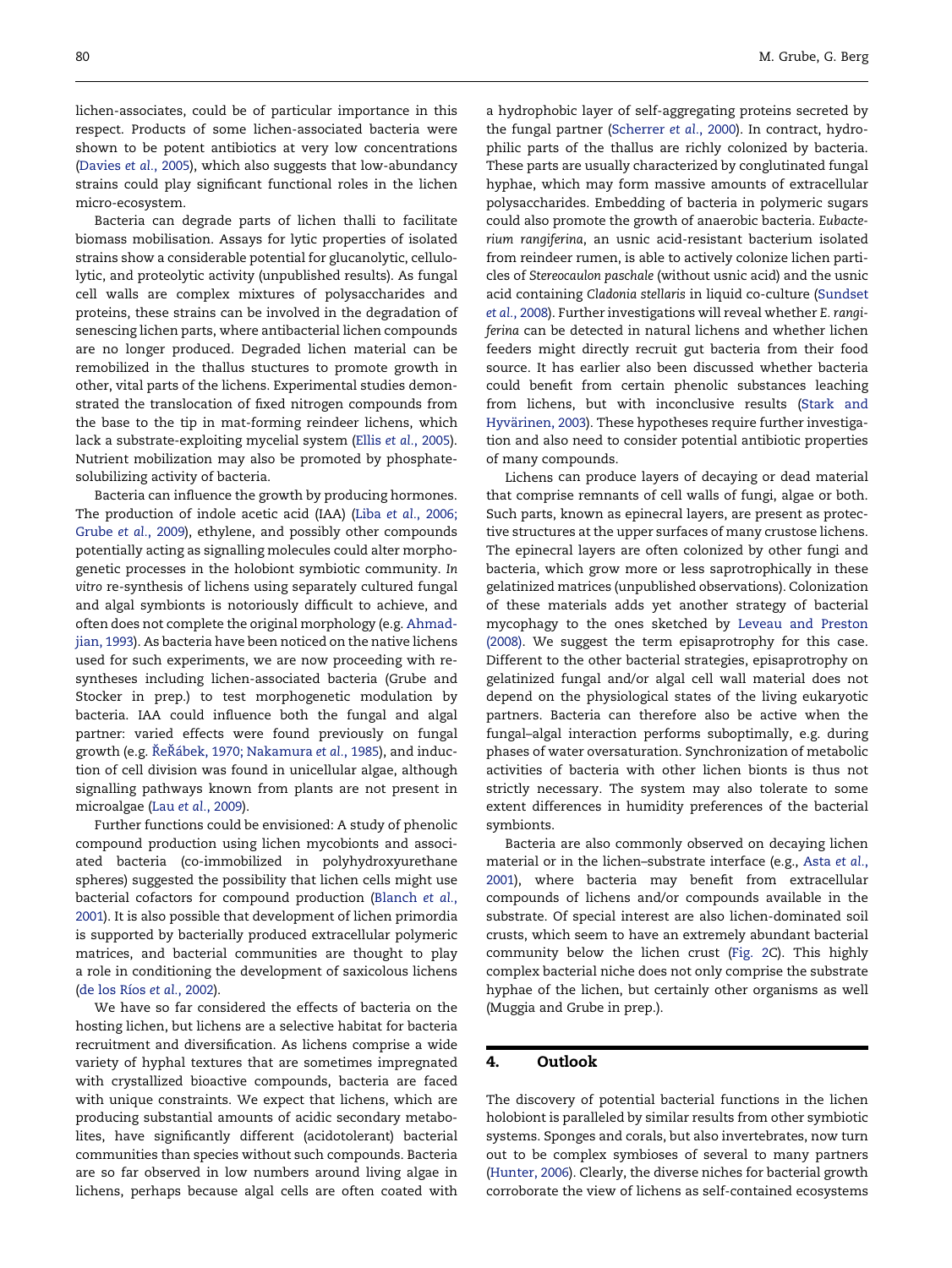<span id="page-9-0"></span>[\(Farrar, 1985\)](#page-10-0). Further aspects of these unique associations now need to by be studied. Many lichen species have extremely wide geographic distributions. The investigation of biogeographic patterns of the associated bacterial communities will contribute to the discussion of ubiquity of bacteria (by addressing the ''everything is everywhere'' hypothesis).

With a dominance of Alphaproteobacteria, the general species spectrum of lichen-associated bacteria recalls bacterial communities of plant surfaces. Typically plant-endophytic species are also known from fungal habitats, such as species of Pseudomonas, Paenibacillus, Stenotrophomonas and Burkholderia ([Berg and Hallmann, 2006](#page-10-0)). A further parallel aspect is that strains of these genera from lichens are closely related to opportunistic human pathogens. Similar to the plant rhizosphere (Berg et al.[, 2005\)](#page-10-0), lichens could represent a niche for diversification of bacteria, some of which could eventually evolve to become opportunistic human pathogens. Bacterial diversification could be accelerated in dense biofilmlike structures ([Kirkelund Hansen](#page-11-0) et al., 2007), which are common in lichens. Because lichens tolerate extreme abiotic stressors (including extreme climates, salt, etc.) and accumulate toxic compounds (heavy metals, radionuclids, etc.), we are convinced that they may turn out as 'treasure chests' of bacterial diversity and as sources of biotechnologically interesting strains, compounds and enzymes (Gonzáles et al., 2005; Davies et al.[, 2005; Williams](#page-10-0) et al., 2008).

We think that associations of lichens with bacterial communities are as old as the lichen symbioses. Whether or not bacteria contributed to the diversification of lichen fungi cannot be proved, but it is possible that adaptation of lichen populations to new habitats is accompanied by shifts in bacterial communities, similar to observed photobiont switches correlating with different ecological conditions ([Blaha](#page-10-0) et al., [2006](#page-10-0)). Bacterial community shifts also likely lead to slight changes in interaction patterns which may further enforce segregation of mycobiont populations. The already available studies indicate that bacterial community structures in lichens differ among climatic regions. Further, as lichens have exposed morphologies, we also think that rainfall could be an important force in shaping community structures, whereby only strains that evolved to firmly attach to the fungal surfaces of their hosts have a selective advantage.

A long history of interactions with bacteria could also have left direct traces in fungal genomes. While the substantial proteobacterial contribution to the yeast genome (e.g., [Esser](#page-10-0) et al., [2004; Hall](#page-10-0) et al., 2005) might derive from events that predate fungal diversification, it could be possible that horizontal gene transfer (HGT) from bacteria to fungi occurred at any time in the evolutionary history. An excreted phospholipase involved in Tuber–plant root recognition ([Miozzi](#page-11-0) et al., 2005) is strikingly similar to homologous proteins from soil bacteria (Streptomyces, unpublished observation), and [Garcia-Vallve](#page-10-0) et al. [\(2000\)](#page-10-0) suggested that HGT of the glycosyl hydrolases from bacteria to rumen fungi enabled the latter to degrade cellulose and other plant polysaccharides in their ecological niche. Occasional HGT events were detected in ascomycetous fungi also by [Fitzpatrick](#page-10-0) et al. (2008). Yet, HGT is rare and can be hampered by differences in gene codon usage. Further screens of fungal genomes, especially of those groups with endocellular bacterial associations, will provide challenges

to further address the role of horizontal gene uptake in fungi and its role for ecological diversification. During the suggested 600 million years of lichen evolution (Yuan et al.[, 2005](#page-13-0)), bacteria might well have contributed to genetic material for lichen fungi. [Schmitt](#page-12-0) et al. (2008b) found that a group of PKS genes obtained from axenic cultures of lichen mycobionts is similar to bacterial 6-MSAS type genes. This suggests the possibility that typical lichen compound production, i.e. orsellinic acid derivatives, could have its origin in a horizontal transfer of bacterial polyketide synthase genes from an actinobacterial source to the mycobiont genome [\(Schmitt and](#page-12-0) [Lumbsch, 2009;](#page-12-0) for an alternative orsellinic acid synthase see [Schroeckh](#page-12-0) et al., 2009). The forthcoming genomes of lichen-forming fungi will likely reveal further cases of HGT from bacteria to fungi. Horizontal transfer of genetic material may have also affected the algal partners of lichens. In a recent study, [del Campo](#page-10-0) et al. (2009) showed that group I introns at three positions contain homing endonuclease signatures and are closely similar to introns located at homologous insertion sites in bacterial rDNA genes.

#### Acknowledgments

We wish to thank Massimiliano Cardinale and Johannes Rabensteiner for providing FISH images, Joao de Vieira Castro for the SSCP gel. Henry Müller (Graz) is thanked for critical comments on the text.

#### references

Ahmadjian, V., 1993. The Lichen Symbiosis. John Wiley.

- Allen, E.E., Banfield, J.F., 2005. Community genomics in microbial ecology and evolution. Nature Reviews Microbiology 3, 489–498.
- Amann, R., Fuchs, B.M., 2008. Single-cell identification in microbial communities by improved fluorescence in situ hybridization techniques. Nature Reviews Microbiology 6, 339–348.
- Anca, I.A., Lumini, E., Ghignone, S., Salvioli, A., Bianciotto, V., Bonfante, P., 2009. The ftsZ gene of the endocellular bacterium 'Candidatus Glomeribacter gigasporarum' is preferentially expressed during the symbiotic phases of its host mycorrhizal fungus. Molecular Plant Microbe Interactions 22, 302–310.
- Andrade, G., Mihara, K.L., Linderman, R.G., Bethlenfalvay, G.J., 1997. Bacteria from rhizosphere and hyphosphere soils of different arbuscular-mycorrhizal fungi. Plant Soil 192, 71–79.
- Asta, J., Orry, F., Toutain, F., Souchier, B., Villemin, G., 2001. Micromorphological and ultrastructural investigations of the lichen–soil interface. Soil Biology and Biochemistry 33, 323–337.
- Bharadwaj, D.P., Lundquist, P.O., Persson, P., Alström, S., 2008. Evidence for specificity of cultivable bacteria associated with arbuscular mycorrhizal fungal spores. FEMS Microbiology Ecology 65, 310–322.
- Barbieri, E., Potenza, L., Rossi, I., Sisti, D., Giomaro, G., Rossetti, S., Beimfohr, C., Stocchi, V., 2000. Phylogenetic characterisation and in situ detection of a Cytophaga-Flexibacter-Bacteroides phylogroup bacterium in Tuber borchii Vittad. ectomycorrhizal mycelium. Applied and Environmental Microbiology 66, 5035–5042.
- Barbieri, E., Guidi, C., Bertaux, J., Frey-Klett, P., Garbaye, J., Ceccaroli, P., Saltarelli, R., Zambonelli, A., Stocchi, V., 2007.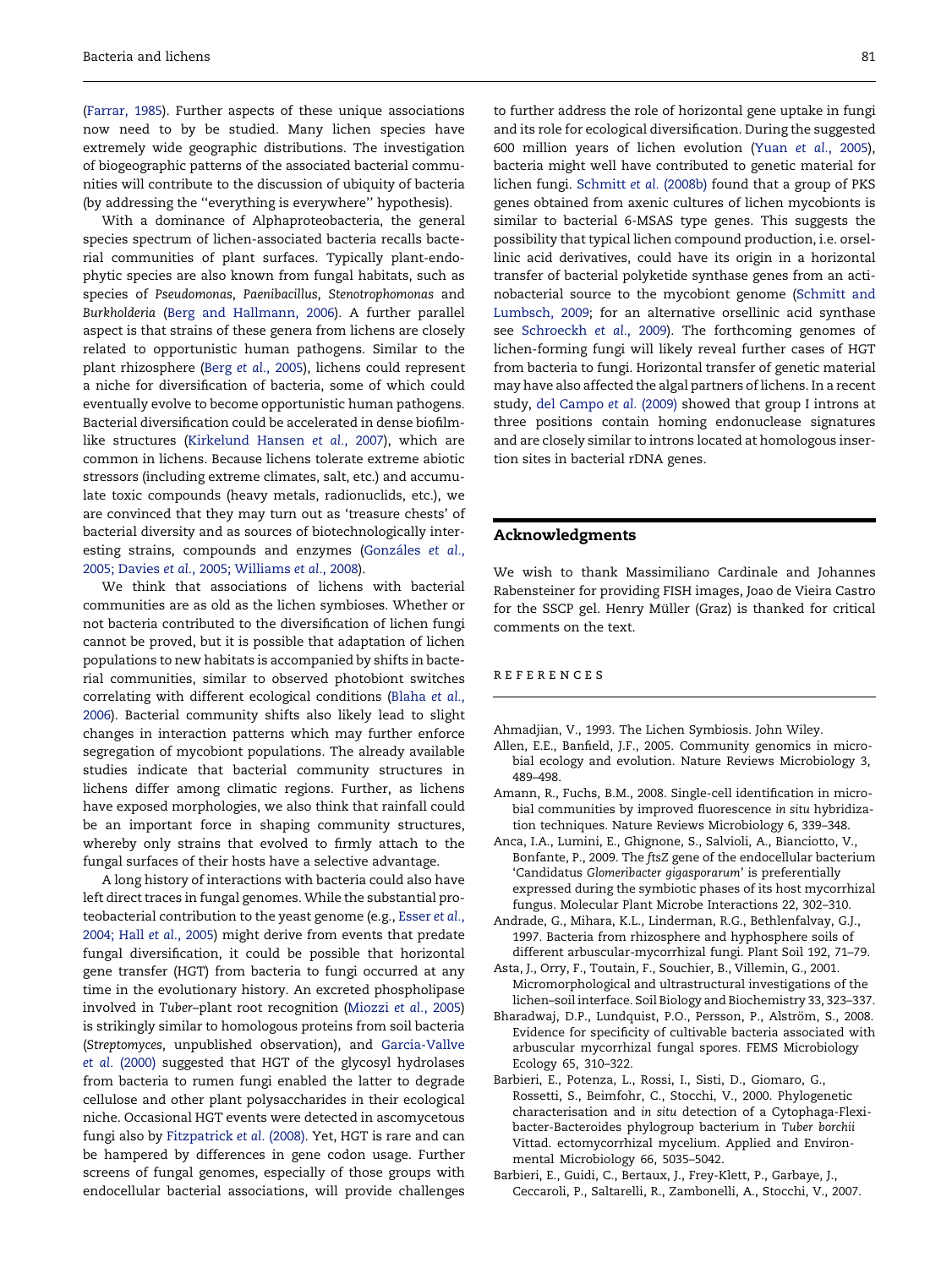<span id="page-10-0"></span>Occurrence and diversity of bacterial communities in Tuber magnatum during truffle maturation. Environmental Microbiology 9, 2234–2246.

Berg, G., Eberl, L., Hartmann, A., 2005. The rhizosphere as a reservoir for opportunistic human pathogenic bacteria. Environmental Microbiology 7, 1673–1685.

Berg, G., Hallmann, J., 2006. Control of plant pathogenic fungi with bacterial endophytes. In: Schulz, B., Boyle, C., Sieber, T. (Eds), Microbial Root Endophytes. Springer-Verlag, Berlin, pp. 53–70.

Bertaux, J., Schmid, M., Chemidlin Prevost-Boure, N., Churin, J.L., Hartmann, A., Garbaye, J., Frey-Klett, P., 2003. In situ identification of intracellular bacteria related to Paenibacillus spp. in the mycelium of the ectomycorrhizal fungus Laccaria bicolor S238N. Applied and Environmental Microbiology 69, 4243–4248.

Bertaux, J., Schmid, M., Hutzler, P., Hartmann, A., Garbaye, J., Frey-Klett, P., 2005. Occurrence and distribution of endobacteria in the plant-associated mycelium of the ectomycorrhizal fungus Laccaria bicolor S238N. Environmental Microbiology 7, 1786–1795.

Bianciotto, V., Lumini, E., Lanfranco, L., Minerdi, D., Bonfante, P., Perotto, S., 2000. Detection and identification of bacterial endosymbionts in arbuscular mycorrhizal fungi belonging to Gigasporaceae. Applied and Environmental Microbiology 66, 4503–4509.

Bianciotto, V., Lumini, E., Bonfante, P., Vandamme, P., 2003. 'Candidatus Glomeribacter gigasporarum' gen. nov., sp. nov., an endosymbiont of arbuscular mycorrhizal fungi. International Journal of Systematic and Evolutionary Microbiology 53, 121–124.

Blaha, J., Baloch, E., Grube, M., 2006. High photobiont diversity in symbioses of the euryoecious lichen Lecanora rupicola (Lecanoraceae, Ascomycota). Biological Journal of the Linnean Society 88, 283–293.

Blanch, M., Blanco, Y., Fontaniella, B., Estrella Legaz, M., Vicente, C., 2001. Production of phenolics by immobilized cells of the lichen Pseudevernia furfuracea: the role of epiphytic bacteria. International Microbiology 4, 89–92.

Bonfante, P., Anca, I.-A., 2009. Plants, mycorrhizal fungi and bacteria: a network of interactions. Annual Reviews of Microbiology 63, 363–383.

Boustie, J., Grube, M., 2005. Lichens-a promising source of bioactive secondary metabolites. Plant Genetic Resources 3, 273–278.

Burkholder, P.R., Evans, A.W., McVeigh, I., Thornton, H.K., 1944. Antibiotic activity of lichens. Proceedings of the National Academy of Sciences, USA 30, 250–255.

del Campo, E.M., Casano, L.M., Gasulla, F., Barreno, E., 2009. Presence of multiple group I introns closely related to bacteria and fungi in plastid 23S rRNAs of lichen-forming Trebouxia. International Microbiology 12, 59–67.

Caldwell, B.A., Hagedorn, C., Denison, W.C., 1979. Bacterial ecology of an old-growth douglas fir canopy. Microbial Ecology 5, 91–103.

Cardinale, M., Puglia, A.M., Grube, M., 2006. Molecular analysis of lichen-associated bacterial communities. FEMS Microbiology Ecology 57, 484–495.

Cardinale, M., Müller, H., Berg, G., de Castro, J., Grube, M., 2008. In situ analysis of the bacteria community associated with the reindeer lichen Cladonia arbuscula reveals predominance of Alphaproteobacteria. FEMS Microbiology Ecology 66, 63–71.

Cengia-Sambo, M., 1924. Polisimbiosi nei licheni a cianoficee e significato dei cefalodi. Atti Museo Civico Milano 62, 226–238.

Crowe, J.D., Olsson, S., 2001. Induction of laccase activity in Rhizoctonia solani by antagonistic Pseudomonas fluorescens strains and a range of chemical treatments. Applied and Environmental Microbiology 67, 2088–2094.

Danell, E., Alstron, S., Ternstron, A., 1993. Pseudomonas fluorescens in association with fuit-bodies of the ectomycorrhizal

mushroom Cantharellus cibarius. Mycological Research 97, 1148–1152.

Davies, J., Wang, H., Taylor, T., Warabi, K., Huang, X.-H., Andersen, R.J., 2005. Uncialamycin, a new enediyne antibiotic. Organic Letters 7, 5233–5236.

De Boer, W., Folman, L., Summerbell, R.C., Boddy, L., 2005. Living in a fungal world: impact of fungi on soil bacterial niche development. FEMS Microbiology Reviews 29, 795–811.

Denton, G.H., Karlén, W., 1973. Lichenometry: its application to Holocene moraine studies in Southern Alaska and Swedish Lapland. Arctic and Alpine Research 5, 347–372.

Deveau, A., Palin, B., Delaruelle, C., Peter, M., Kohler, A., Pierrat, J.C., Sarniguer, A., Garbaye, J., Martin, F., Frey-Klett, P., 2007. The mycorrhiza helper Pseudomonas fluorescens BBc6R8 has a specific priming effect on the growth, morphology and gene expression of the ectomycorrhizal fungus Laccaria bicolor S238N. New Phytologist 175, 743–755.

Dewey, F.M., Li Wong, Y.R., Seery, R., Hollins, T.W., Gurr, S.J., 1999. Bacteria associated with Stagonospora (Septoria) nodorum increase pathogenicity of the fungus. New Phytologist 144, 489–497.

Douglas, E.A., 1994. Symbiotic Interactions. Oxford University Press.

Ellis, C.J., Crittenden, P.D., Scrimgeour, C., 2004. Soil as potential source of nitrogen for mat-forming lichens. Canadian Journal of Botany 82, 145–149.

Ellis, C.J., Crittenden, P.D., Scrimgeour, C.M., Ashcroft, C.J., 2005. Translocation of <sup>15</sup>N indicates nitrogen recycling in the mat-forming lichen Cladonia portentosa. New Phytologist 168, 423–434.

Esser, C., Ahmadinejad, N., Wiegand Rotte, C., Sebastiani, F., Gelius-Dietrich, G., Henze, K., Kretschmann, E., Richly, E., Leister, D., Bryant, D., Steel, M.A., Lockhart, P.J., Penny, D., Martin, W., 2004. A genome phylogeny for mitochondria among a-proteobacteria and a predominantly eubacterial ancestry of yeast nuclear genes. Molecular Biology and Evolution 21, 1643–1660.

Farrar, J.F., 1985. The lichen as an ecosystem: observation and experiment. In: Brown, D.H., Hawksworth, D.L., Bailey, R.H. (Eds), Lichenology: Progress and Problems. Academic Press, London, pp. 385–406.

Fitzpatrick, D.A., Logue, M.E., Butler, G., 2008. Evidence of recent interkingdom horizontal gene transfer between bacteria and Candida parapsilosis. BMC Evolutionary Biology 8, 181.

Francolini, I., Norris, P., Piozzi, A., Donelli, G., Stoodley, P., 2004. Usnic Acid, a natural antimicrobial agent able to inhibit bacterial biofilm formation on polymer surfaces. Antimicrobial Agents and Chemotherapy 48, 4360–4365.

Frey-Klett, P., Chavatte, M., Clausse, M.L., Courrier, S., Le Roux, C., Raaijmakers, J., Martinotti, M.G., Pierrat, J.P., Garbaye, J., 2005. Ectomycorrhizal symbiosis affects functional diversity of rhizosphere fluorescent pseudomonads. New Phytologist 165, 317–328.

Frey-Klett, P., Garbaye, J., 2005. Mycorrhiza helper bacteria: a promising model for the genomic analysis of fungal–bacterial interactions. New Phytologist 168, 5–8.

Garbaye, J., 1994. Helper bacteria: a new dimension to the mycorrhizal symbiosis. New Phytologist 128, 197–210.

Garbaye, J., Duponnois, R., Wahl, J.L., 1990. The bacteria associated with Laccaria laccata ectomycorrhizas or sporocarps: effect on symbiosis establishment on Douglas fir. Symbiosis 9, 267–273.

Garcia-Vallve, S., Romeu, A., Palau, J., 2000. Horizontal gene transfer of glycosyl hydrolases of the rumen fungi. Molecular Biology and Evolution 17, 352–361.

Gonzáles, I., Ayuso-Sacido, A., Anderson, A., Genilloud, O., 2005. Actinomycetes isolated from lichens: evaluation of their diversity and detection of biosynthetic gene sequences. FEMS Microbiology Ecology 54, 401–415.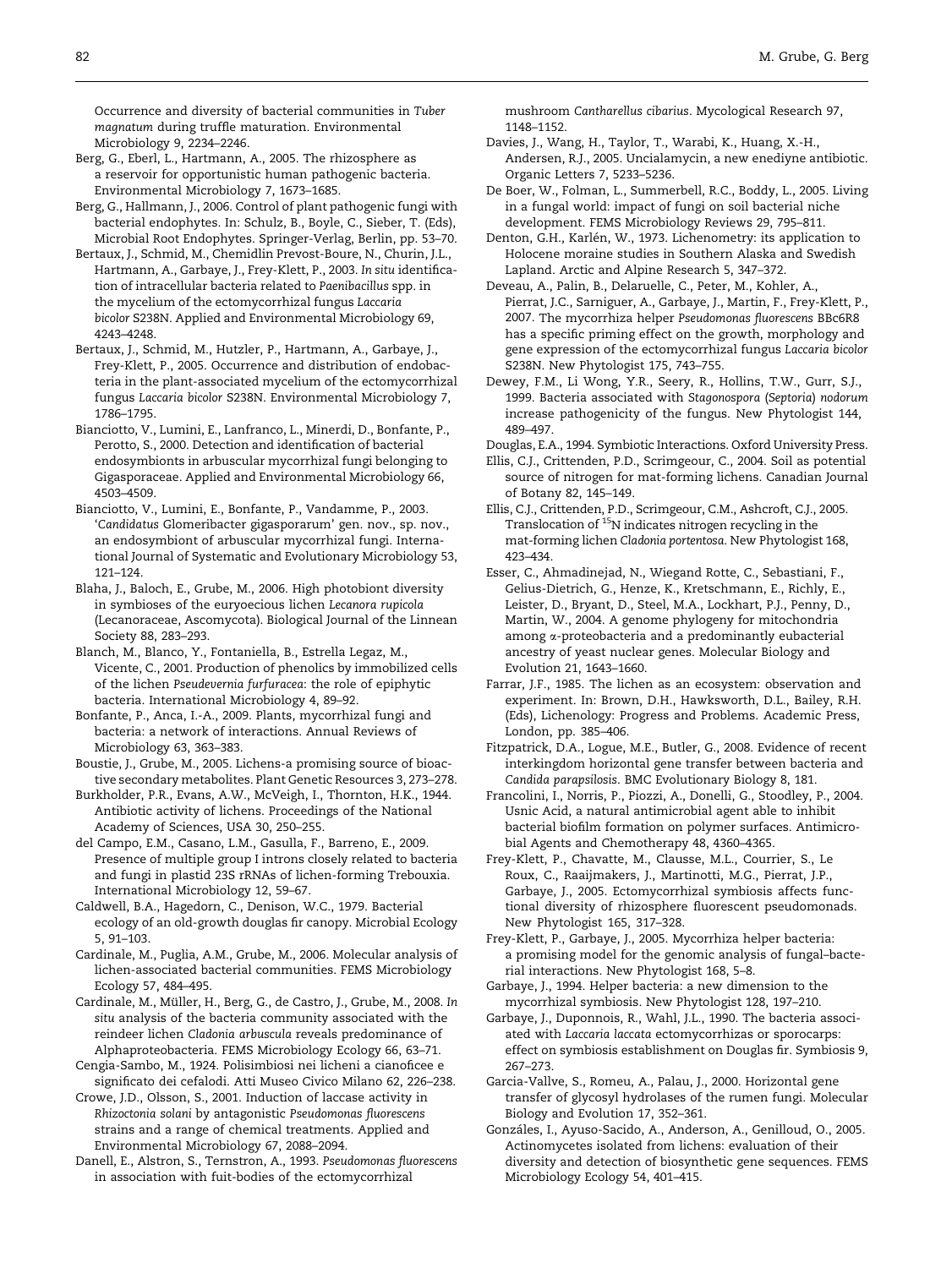- <span id="page-11-0"></span>Grube, M., Cardinale, M., Vieira de Castro, J., Müller, H., Berg, G., 2009. Species-specific structural and functional diversity of bacterial communities in lichen symbioses. The ISME Journal 3, 1105–1115.
- Grube, M., Hawksworth, D.L., 2007. Trouble with lichen: the reevaluation and re-interpretation of thallus form and fruit body types in the molecular era. Mycological Research 111, 1116–1132.
- Hall, C., Brachat, S., Dietrich, F.S., 2005. Contribution of horizontal gene transfer to the evolution of Saccharomyces cerevisiae. Eukaryotic Cell 4, 1102–1115.
- Handelsman, J., Tiedje, J.M., Alvarez-Cohen, L., Ashburner, M., Cann, I.K.O., Delong, E.F., Doolittle, W.F., Fraser-Ligett, C.M., Godzik, A., Gordon, J., Riley, M., Schmid, M.B., 2007. The New Science of Metagenomics: Revealing the Secrets of our Microbial Planet. The National Academic Press, Washington, DC.
- Hawksworth, D.L., Honegger, R., 1994. The lichen thallus: a symbiotic phenotype of nutritionally specialized fungi and its response to gall producers. In: Williams, M.A.J. (Ed), Plant Galls: Organisms, Interactions, Populations. Clarendon Press, Oxford, pp. 77–98.
- Henkel, P.A., Plotnikova, T.T., 1973. Nitrogen-fixing bacteria in lichens. Izvestiia Akademii nauk SSSR. Seriia biologicheskaia 1973, 807–813.
- Henkel, P.A., Yuzhakova, L.A., 1936. Nitrogen-fixing bacteria in lichens. Izvestiya Permskogo Biologicheskogo Nauchno-Issledovatel'skogo Instituta 10, 9–10.
- Hiltner, L., 1904. Über neuere Erfahrungen und Probleme auf dem Gebiete der Bodenbakteriologie unter besonderer Berücksichtigung der Gründüngung und der Brache. Arbeiten der Deutschen Landwirtschaftlichen Gesellschaft 98, 59–78.
- Hughes, D.P., Pierce, N.E., Boomsma, J.J., 2008. Social insect symbionts: evolution in homeostatic fortresses. Trends in Ecology and Evolution 23, 672–677.
- Hunter, P., 2006. Entente cordiale: multiple symbiosis illustrates the intricate interconnectivity of nature. EMBO Reports 7, 861–864.
- Ingolfsdottir, K., Chung, G.A.C., Skulason, V.G., Gissurarson, S.R., Vilhelmsdottir, M., 1998. Antimycobacterial activity of lichen metabolites in vitro. European Journal of Pharmaceutical Sciences 6, 141–144.
- Iskina, R.Y., 1938. On nitrogen fixing bacteria in lichens. Izvestiya Permskogo Biologicheskogo Nauchno-Issledovatel'skogo Instituta 11, 133–139.
- Jargeat, P., Cosseau, C., Ola'h, B., Jauneau, A., Bonfante, P., Batut, J., Bécard, G., 2004. Isolation, free-living capacities, and genome structure of ''Candidatus Glomeribacter gigasporarum'', the endodellular bacterium of the mycorrhizal fungus Gigaspora margarita. Journal of Bacteriology 186, 6876–6884.
- Johansson, J.F., Paul, L.R., Finlay, R.D., 2004. Microbial interactions in the mycorrhizosphere and their significance for sustainable agriculture. FEMS Microbiology Ecology 48, 1–13.
- Kan, F.L., Chen, Z.Y., Wang, E.T., Tian, C.F., Sui, X.H., Chen, W.X., 2007. Characterization of symbiotic and endophytic bacteria isolated from root nodules of herbaceous legumes grown in Qinghai-Tibet plateau and in other zones of China. Archives of Microbiology 188, 103–115.
- Kirkelund Hansen, S., Rainey, R.B., Haagensen, J.A.J., Molin, S., 2007. Evolution of species interactions in a biofilm community. Nature 445, 533–536.
- Kneip, C., Lockhart, P., Voß, C., Maier, U.-G., 2007. Nitrogen fixation in eukaryotes-new models for symbiosis. BMC Evolutionary Biology 7, 55.
- Kobayashi, D.Y., Crouch, J.A., 2009. Bacterial–fungal interactions: from pathogens to mutualistic endosymbionts. Annual Reviews of Phytopathology 47, 63–82.
- Kohlmeier, S., Smits, T.H.M., Ford, R.M., Keel, C., Harms, H., Wick, L.Y., 2006. Taking the fungal highway: mobilisation of

pollutant-degrading bacteria by fungi. Environmental Sciences and Technology 39, 4640–4646.

- Lackner, G., Möbius, N., Scherlach, K., Partida-Martinez, L.P., Winkler, R., Schmitt, I., Hertweck, C., 2009. Global distribution and evolution of a toxinogenic Burkholderia-Rhizopus symbiosis. Applied and Environmental Microbiology 75, 2982–2986.
- Larsen, M.J., Jurgensen, M.F., Harvey, A.E., Ward, J.C., 1978. Dinitrogen fixation associated with sporophores of Fomitopsis pinicola, Fomes fomentarius and Echinodontium tinctorium. Mycologia 79, 1217–1221.
- Lau, S., Shao, N., Bock, R., Jürgens, G., De Smet, I., 2009. Auxin signaling in algal lineages: fact or myth? Trends in Plant Science 14, 182–188.
- Lawrey, J.D., 2000. Chemical interactions between two lichendegrading fungi. Journal of Chemical Ecology 26, 1821–1831.
- Lawrey, J.D., Diederich, P., 2003. Lichenicolous fungi: interactions, evolution, and biodiversity. The Bryologist 106, 81–120.
- Lehr, N.A., Schrey, S.D., Bauer, R., Hampp, R., Tarkka, M.T., 2007. Suppression of plant defence response by a mycorrhiza helper bacterium. New Phytologist 174, 892–903.
- Leininger, S., Urich, T., Schloter, M., Schwark, L., Qi, L., Nicol, G.W., Prosser, J.I., Schuster, S.C., Schleper, C., 2006. Archaea predominate among ammonia-oxidizing prokaryotes in soils. Nature 442, 806–809.
- Leveau, J.H.J., Preston, G.M., 2008. Bacterial mycophagy: definition and diagnosis of a unique bacteria–fungal interaction. New Phytologist 177, 859–876.
- Li, B., Xie, C.-H., Yokota, A., 2007. Nocardioides exalbidus sp. nov., a novel actinomycete isolated from lichen in Izu-Oshima Island, Japan. Actinomycetologica 21, 22–26.
- Li, C.Y., Castellano, A., 1987. Azospirillum isolated from within sporocarps of the mycorrhizal fungi Hebeloma crustuliniforme, Laccaria laccata, and Rhizopogon vinicolor. Transactions of the British Mycological Society 88, 563–565.
- Liba, C.M., Ferrara, F.I.S., Mangio, G.P., Fantinatti-Garboggini, F., Albuquerque, R.C., Pavan, C., Ramos, P.L., Moreira-Filho, C.A., Barbosa, C.R., 2006. Nitrogen-fixing chemo–organotrophic bacteria isolated from cyanobacteria-deprived lichens and their ability to solubilize phosphate and to release amino acids and phytohormones. Journal of Applied Microbiology 101, 1076–1086.
- Lim, Y.W., Baik, K.S., Han, S.K., Kim, S.B., Bae, K.S., 2003. Burkholderia sordidicola sp. nov., isolated from the white-rot fungus Phanerochaete sordida. International Journal of Systematic and Evolutionary Microbiology 53, 1631–1636.
- Little, A.E.F., Currie, C.R., 2008. Black yeast symbionts compromise the efficiency of antibiotic defenses in fungus-growing ants. Ecology 89, 1216–1222.
- Lutzoni, F., Pagel, M., Reeb, V., 2001. Major fungal lineages are derived from lichen symbiotic ancestors. Nature 411, 937–940.
- Meyer, J.R., Linderman, R.G., 1986. Selective influence on populations of rhizosphere or rhizoplane bacteria and actinomycetes by mycorrhizas formed by Glomus fasciculatum. Soil Biology and Biochemistry 18, 191–196.
- Meier, J.L., Chapman, R.L., 1983. Ultrastructure of the lichen Coenogonium interplexum Nyl. American Journal of Botany 70, 400–407.
- Minerdi, D., Moretti, M., Gilardi, G., Barberio, C., Gullino, M.L., Garibaldi, A., 2008. Bacterial ectosymbionts and virulence silencing in a Fusarium oxysporum strain. Environmental Microbiology 10, 1725–1741.
- Miozzi, L., Balestrini, R., Bolchi, A., Novero, M., Ottonello, S., Bonfante, P., 2005. Phospholipase A2 up-regulation during mycorrhiza formation in Tuber borchii. New Phytologist 167, 229–238.
- Nakamura, T., Mitsuoka, K., Sugano, M., Tomita, K., Muryama, T., 1985. Effects of auxin an dgibberellin on conidial germination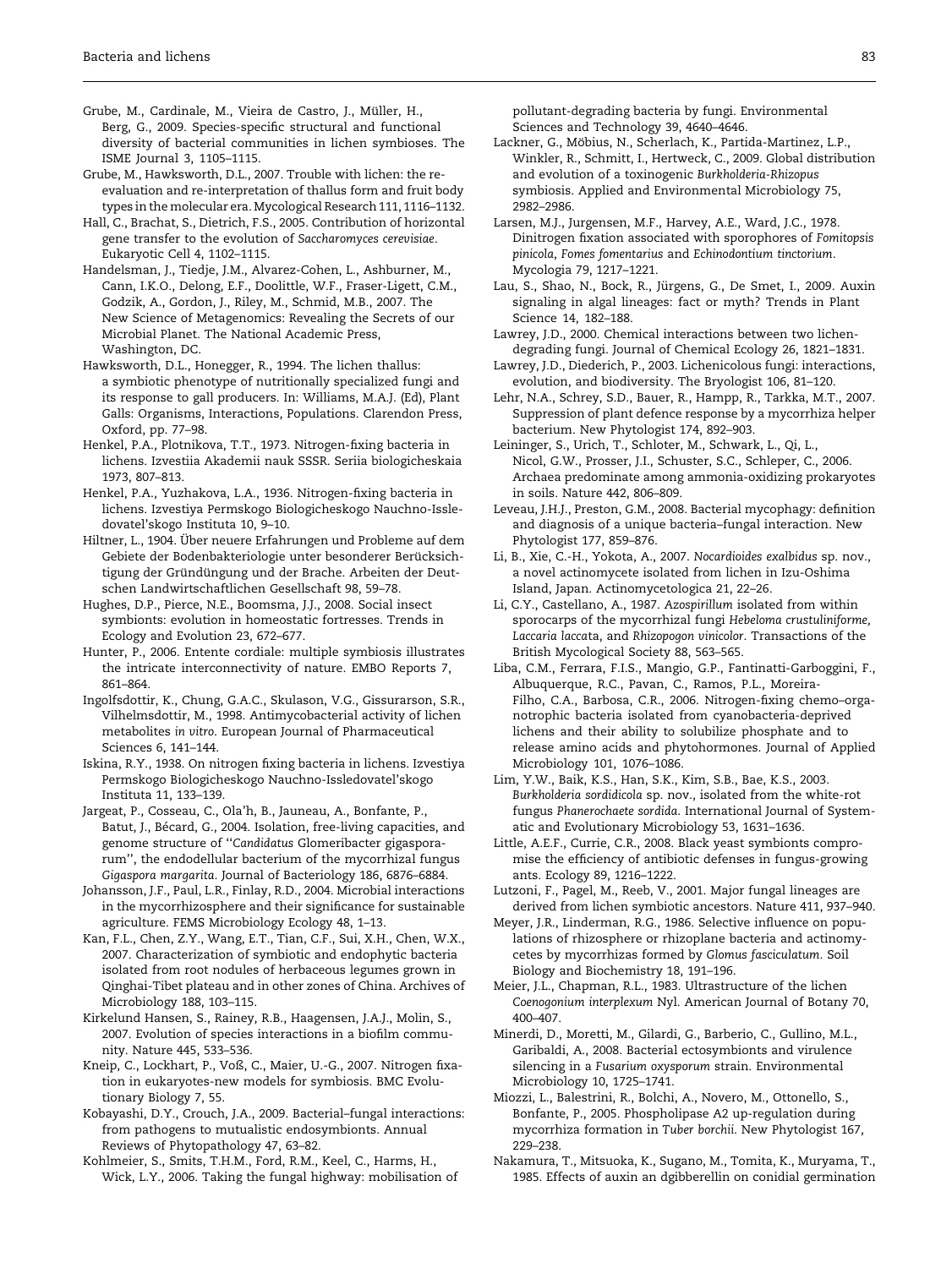<span id="page-12-0"></span>and elongation of young hyphae in Gibberella fujikuroi and Penicillium notatum. Plant and Cell Physiology 26, 1433–1437.

- Panosyan, A.K., Nikogosyan, V.G., 1966. The presence of Azotobacter in lichens. Biologicheskii Zhurnal Armenii 19, 3–11.
- Partida-Martinez, L.P., Hertweck, C., 2005. Pathogenic fungus harbours endosymbiotic bacteria for toxin production. Nature 437, 884–888.

Partida-Martinez, L.P., Monajembashi, S., Greulich, K.O., Hertweck, C., 2007a. Endosymbiont-dependent host reproduction maintains bacterial–fungal mutualism. Current Biology 17, 773–777.

Partida-Martinez, L.P., Flores de Looß, C., Ishida, K., Ishida, M., Roth, M., Buder, K., Hertweck, C., 2007b. Rhizonin, the first mycotoxin isolated from the Zygomycota, is not a fungal metabolite but is produced by bacterial endosymbionts. Applied and Environmental Microbiologie 73, 793–797.

Petrini, O., Hake, U., Dreyfuss, M.M., 1990. An analysis of fungal communities isolated from fruticose lichens. Mycologia 82, 444–451.

Prillinger, H., Kraepelin, G., Lopandic, K., Schweigkofler, W., Molnar, O., Weigang, F., Dreyfuss, M.M., 1997. New species of Fellomyces isolated from epiphytic lichen species. Systematic and Applied Microbiology 20, 572–574.

Prusty, R., Grisafi, P., Fink, G.R., 2004. The plant hormone indole acetic acid induces invasive growth in Saccharomyces cerevisiae. Proceedings of the National Academy of Sciences USA 101, 4153–4157.

Rainey, P.B., Cole, A.L.J., Fermor, T.R., Wood, D.A., 1990. A model system for examining involvement of bacteria in basidiome initiation of Agaricus bisporus. Mycological Research 94, 191–195.

ŘeŘábek, J., 1970. Influence of auxins on growth of Claviceps purpurea (Fries) Tulasne in saprophytic cultures. Folia Microbiologica 15, 309–313.

Riedlinger, J., Schrey, S.D., Tarkka, M.T., Hampp, R., Kapur, M., Fiedler, H.P., 2006. Auxofuran, a novel substance stimulating growth of fly agaric, produced by the mycorrhiza helper bacterium Streptomyces AcH 505. Applied and Environmental Microbiology 72, 3550–3557.

de los Ríos, A., Wierzchos, J., Ascaso, C., 2002. Microhabitats and chimica microenvironments under saxicolous lihcens growing on granite. Microbial Ecology 43, 181–188.

de los Ríos, A., Wierzchos, J., Sancho, L.G., Green, T.G.A., Ascaso, C., 2005. Ecology of endolithic lichens colonizing granite in continental Antarctica. Lichenologist 37, 383–395.

Russo, A., Filippi, C., Tombolini, R., Toffanin, A., Bedini, S., Agnolucci, M., Nuti, M., 2003. Interaction between gfp-tagged Pseudomonas tolaasii P12 and Pleurotus eryngii. Microbiological Research 158, 265–270.

Scherrer, S., De Vries, O.M.H., Dudler, R., Wessels, J.G.H., Honegger, R., 2000. Interfacial self-assembly of fungal hydrophobins of the lichen-forming ascomycetes Xanthoria parietina and X. ectaneoides. Fungal Genetics and Biology 30, 81–93.

Schmitt, I., Partida-Martinez, L.P., Winkler, R., Voigt, K., Einax, E., Dölz, F., Telle, S., Wöstemeyer, J., Hertweck, C., 2008a. Evolution of host resistance in a toxin-producing bacterial–fungal alliance. ISME Journal 2, 632–641.

Schmitt, I., Kautz, S., Lumbsch, H.T., 2008b. 6-MSAS-like polyketide synthase genes occur in lichenized ascomycetes. Mycological Research 112, 289–296.

Schmitt, I., Lumbsch, H.T., 2009. Ancient horizontal gene transfer from bacteria enhances biosynthetic capabilities of fungi. PLoS One 4, e4437.

Schrey, S.D., Schellhammer, M., Ecke, M., Hampp, R., Tarkka, M.T., 2005. Mycorrhization helper bacterium Streptomyces AcH 505 induces differential gene expression in the ectomycorrhizal fungus Amanita muscaria. New Phytologist 168, 205–216.

Schrey, S.D., Salo, V., Raudaskoski, M., Hampp, R., Nehls, U., Tarkka, M.T., 2007. Interaction with mycorrhiza helper

bacterium Streptomyces sp. AcH 505 modifies organisation of actin cytoskeleton in the ectomycorrhizal fungus Amanita muscaria (fly agaric). Current Genetics 52, 77–85.

Schroeckh, V., Scherlach, K., Nützmann, H.W., Shelest, E., Schmidt-Heck, W., Schuemann, J., Martin, K., Hertweck, C., Brakhage, A.A., 2009. Intimate bacterial-fungal interaction triggers biosynthesis of archetypal polyketides in Aspergillus nidulans. Proceedings of the National Academy of Sciences, USA 106, 14558–14563.

Schultz, T.R., Brady, S.G., 2008. Major evolutionary transitions in ant agriculture. Proceedings of the National Academy of Sciences, USA 105, 5435–5440.

Schüßler, A., Kluge, M., 2001. Geosiphon pyriforme, an endocytosymbiosis between fungus and cyanobacteria, and its meaning as a model system for arbuscular mycorrhizal research. In: Hock, B. (Ed), The Mycota. Fungal Associations, Vol. 9. Springer-Verlag, Berlin, pp. 151–161.

Schüßler, A., Mollenhauer, D., Schnepf, E., Kluge, M., 1994. Geosiphon pyriforme, an endosymbiotic asssociation of fungus and cyanobacteria: the spore structure resembles that of arbuscular mycorrhizal (AM) fungi. Botanica Acta 107, 36–45.

Secilia, J., Bagyaraj, D.J., 1987. Bacteria and actinomycetes associated with pot cultures of vesicular–arbuscular mycorrhizas. Canadian Journal of Microbiology 33, 1067–1073.

Selbmann, L., Zucconi, L., Ruisi, S., Grube, M., Cardinale, M., Onofri, S. Molecular analysis of culturable bacteria associated with Antarctic lichens. Polar Biology, in press.

Seneviratne, G., Indrasena, I.K., 2006. Nitrogen fixation in lichens is important for improved rock weathering. Journal of Biosciences 31, 639–643.

Sharma, M., Schmid, M., Rothballer, M., Hause, G., Zuccaro, A., Imani, J., Kämpfer, P., Domann, E., Schäfer, P., Hartmann, A., Kogel, K.-H., 2008. Detection and identification of bacteria intimately associated with fungi of the order Sebacinales. Cellular Microbiology 10, 2235–2246.

Smalla, K., 2004. Culture-independent microbiology. In: Bull, A.T. (Ed), Microbial Diversity and Bioprospecting. ASM, Washington DC, pp. 88–99.

Soler-Rivas, C., Arpin, N., Olivier, J.-M., Wichers, H.J., 1999. The effects of tolaasin, the toxin produced by Pseudomonas tolaasii on tyrosinase activities and the induction of browning in Agaricus bisporus fruiting bodies. Physiological and Molecular Plant Pathology 55, 21–28.

Souza-Egipsy, V., Wierzchos, J., Garcia-Ramos, J.V., Ascaso, C., 2002. Chemical and ultrastructural features of the lichen– volcanic/sedimentary rock interface in a semiarid region (Almerıa, Spain). Lichenologist 34, 155–167.

Sirrenberg, A., Göbel, C., Grond, S., Czempinski, N., Ratzinger, A., Karlovsky, P., Santos, P., Feussner, I., Pawlowski, K., 2007. Piriformospora indica affects plant growth by auxin production. Physiology Plantarum 131, 581–589.

Stark, S., Hyvärinen, M., 2003. Are phenolics leaching from the lichen Cladina stellaris sources of energy rather than allelopathic agents for soil microorganisms? Soil Biology and Biochemistry 35, 1381–1385.

Suessenguth, K., 1926. Zur Frage der Vergesellschaftung von Flechten mit Purpurbakterien. Berichte der Deutschen Botanischen Gesellschaft 44, 573–578.

Sundset, M.A., Kohn, A., Mathiesen, S.D., Præsteng, K.E., 2008. Eubacterium rangiferina, a novel usnic acid-resistant bacterium from the reindeer rumen. Naturwissenschaften 95, 741–749.

Swartz, D., 1929. Bacteria in puffballs. Michigan Academy of Science, Arts and Letters 11, 285–296.

Tarkka, M.T., Sarniguet, A., Frey-Klett, P., 2009. Inter-kingdom encounters: recent advances in molecular bacterium–fungus interactions. Current Genetics 55, 233–243.

Tsukamoto, T., Murata, H., Shirata, A., 2002. Identification of nonpseudomonad bacteria from fruit bodies of wild Agaricales